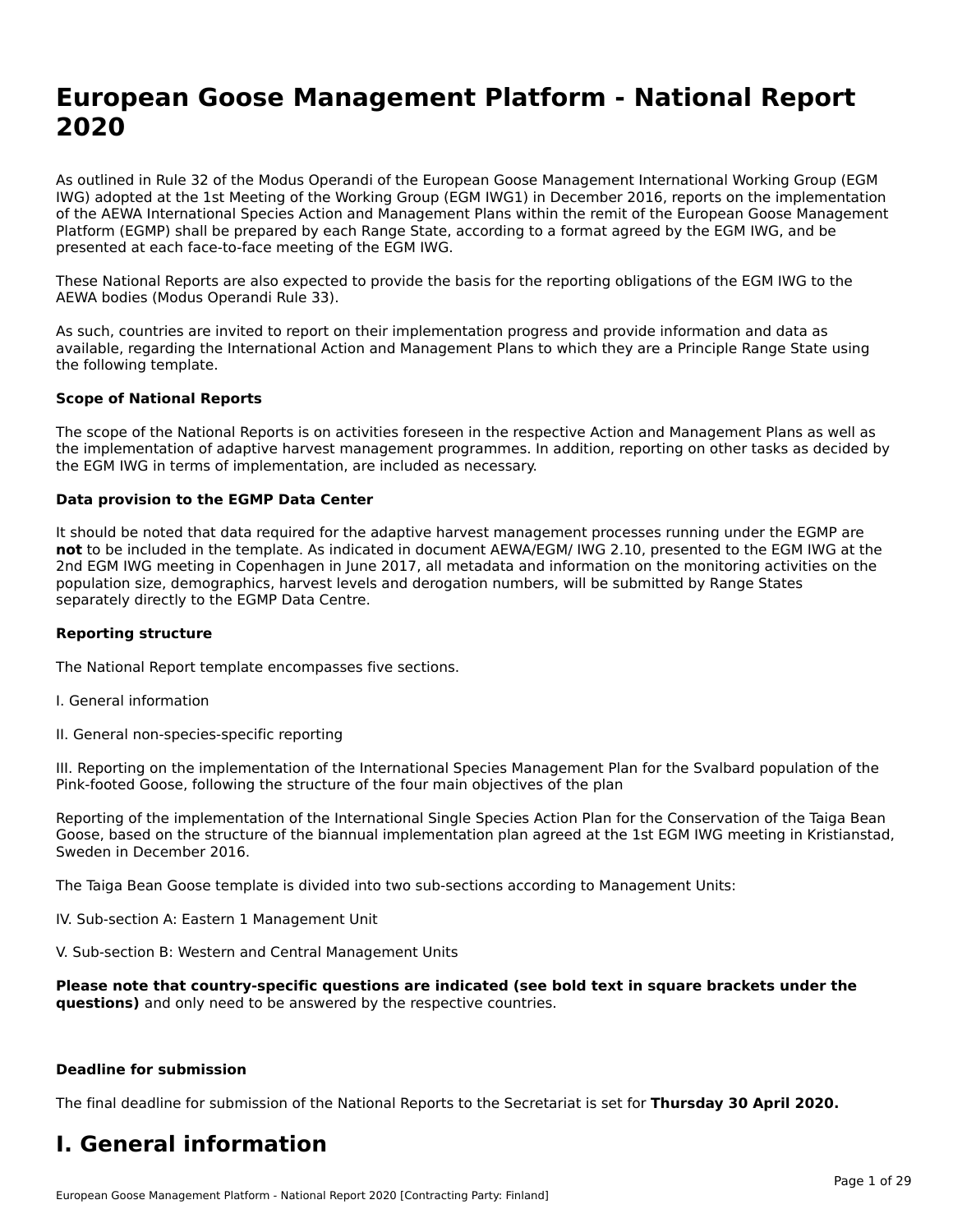#### **To be completed by all Range States**

Name of reporting country › Finland

# **Designated National EGMP Administrative Authority**

Full name of the institution› Ministry of the Environment

Name and title of the head of institution › Hannele Pokka, Permanent Secretary

Mailing address - Street and number › Ministry of the Environment, Aleksanterinkatu 7

P.O. Box › 35

Postal code› FI-00023

City › Helsinki

**Country** › Finland

Telephone › +358 2952 50300

E-mail› kirjaamo@ym.fi

Website › www.ym.fi

# **Designated National Government Representative (NGR) for EGMP matters**

Name and title of the NGR › Esko Hyvärinen, Senior Ministerial Adviser

Affiliation (institution, department) › Ministry of the Environment

Mailing address - Street and number › Ministry of the Environment, Aleksanterinkatu 7

P.O. Box › 35

Postal code› FI-00023

City › Helsinki

**Country** › Finland

Telephone  $+358295250094$ 

E-mail› esko.o.hyvarinen@ym.fi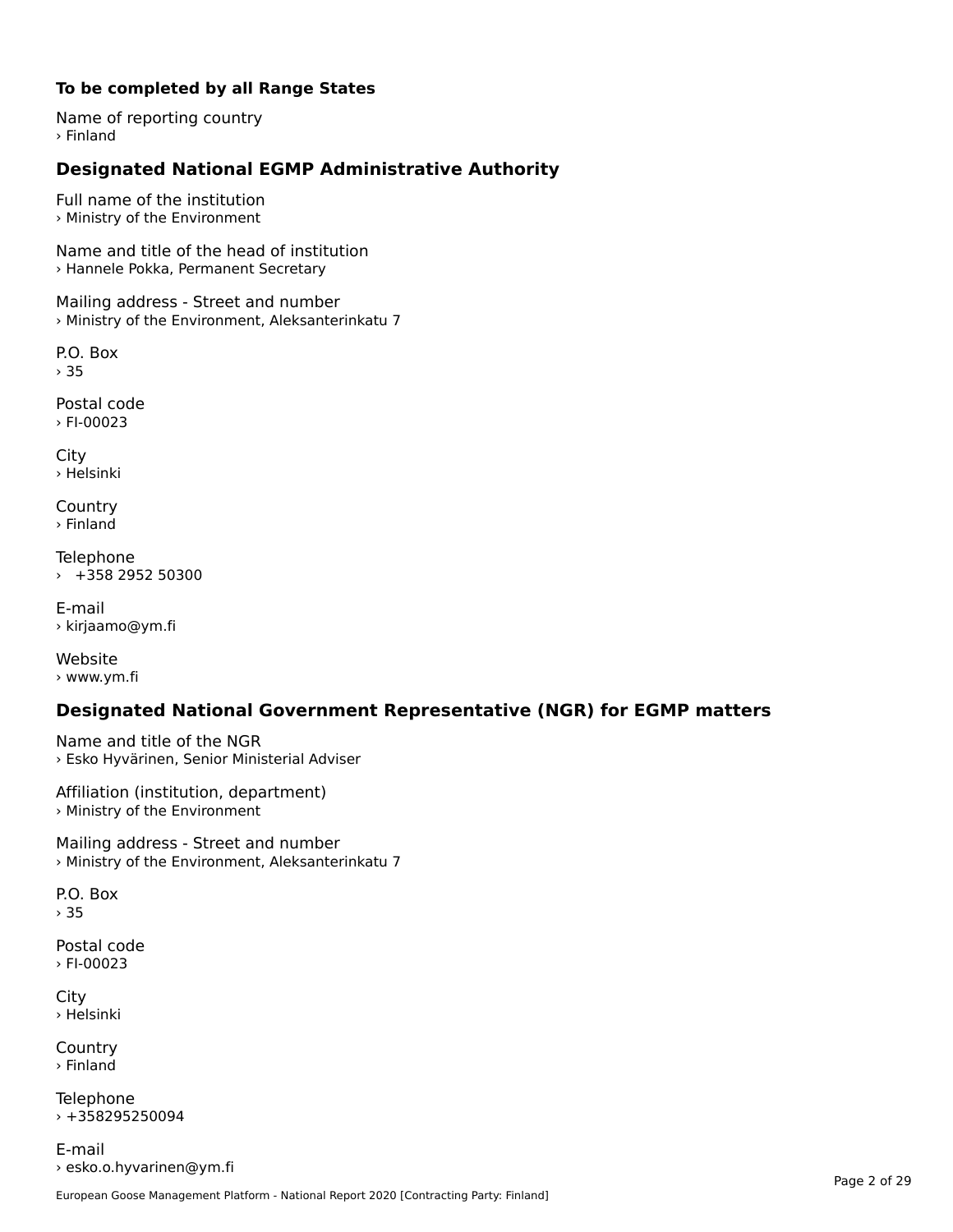Website› www.ym.fi

#### **Additional designated National Government Representative (NGR) for EGMP matters (if available)**

Name and title of the NGR› Janne Pitkänen, Senior specialist

Affiliation (institution, department) › Ministry of Agriculture and Forestry

Mailing address - Street and number › Ministry of Agriculture and Forestry

P.O. Box› 30

Postal code› FI-00023

City › Helsinki

**Country** › Finland

Telephone › +358295162338

E-mail› kirjaamo@mmm.fi

Website › www.mmm.fi

# **Designated National Expert (NE) for EGMP matters**

Name and title of the NE› Jorma Pessa, Senior Adviser

Affiliation (institution, department) › Centre for Economic Development, Transport and the Environment

Mailing address - Street and number › Centre for Economic Development, Transport and the Environment

P.O. Box› 86

Postal code› FI-90101

**City** › Oulu

**Country** › Finland

**Telephone** › +358295038398

E-mail› jorma.pessa@ely-keskus.fi

Website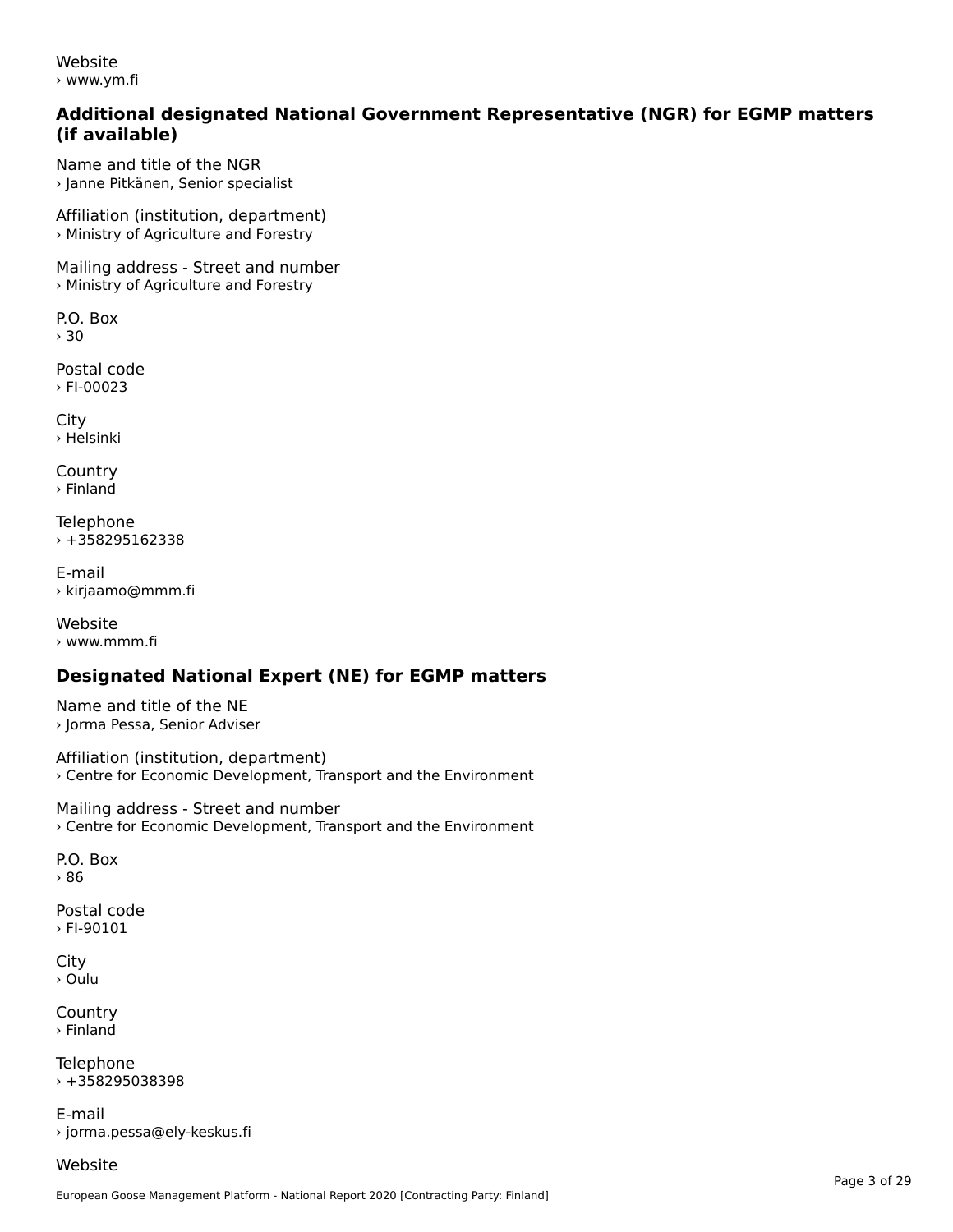# **Additional designated National Expert (NE) for EGMP matters (if available)**

Name and title of the NE › Mikko Alhainen, Senior Planning Officer

Affiliation (institution, department) › Finnish Wildlife Agency

Mailing address - Street and number › Sompiontie 1

 $\overline{P}$ ›

Postal code › FI-00730

City › Helsinki

**Country** › Finland

Telephone › +358294312401

E-mail› mikko.alhainen@riista.fi

Website› www.riista.fi

#### **Other relevant institutions/entities/individual experts that have contributed to this report**report

Please insert information on any other relevant institutions/entities/individual experts that have continuated to this report

### **Additional information and comments (optional)**

Please insert additional information and comments ›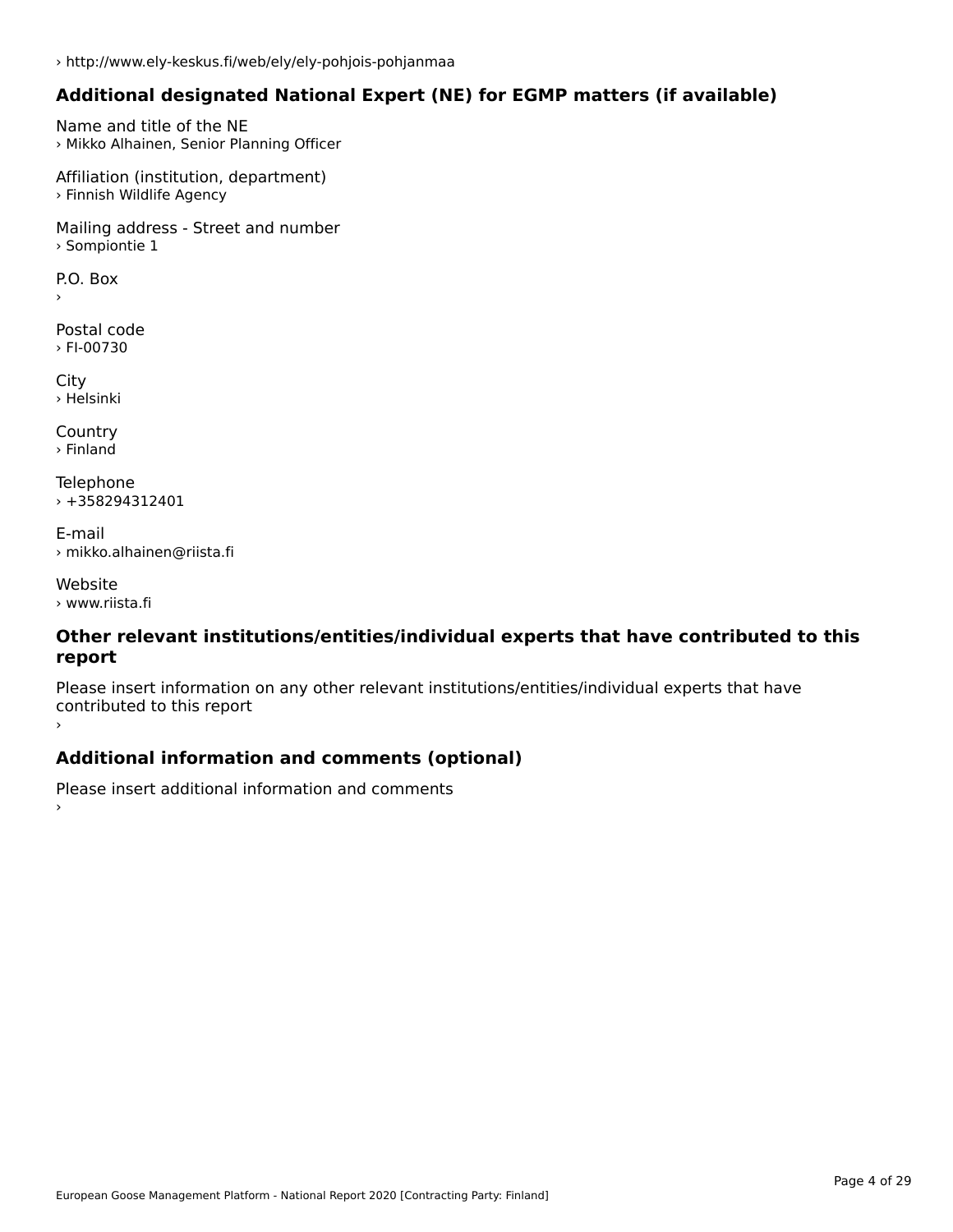#### **II. General non-species-specific reporting**

#### **To be completed by all Range States**

II.1. Are you monitoring the level of agricultural conflict (damage, complaints) with geese in your country n.i. Are you monitoring the lever or agricultural connict (damage, complaints) with g<br>on national (centralized for the entire country), regional(sub-national) or local level?

(PfG ISMP p.33, Objective II  $(4+5)$ ) Please select only one option ☑ Yes**☑ Yes**<br>□ No □ No<br>□ Not relevant

Please indicate the level:

Possibility for multiple options ™ USSIDING TO Multiple options<br>
□ National (centralized for the entire country) ☑ Regional (sub-national)

☐ Local

›

# **National (centralized for the entire country) monitoring**

Please provide details on the national monitoring methods, units, frequency and the coverage › The coverage of the monitoring is inadequate. It is merely based on annual compensations applied and paid The coverage of the monitoring is madequity.<br>to farmers to cover damage done by geese.

Are these national activities species-specific? ∩ne enese national activity<br>Please select only one option ☑ No

Please list the species

**Regional (sub-national) monitoring**

Please provide details on the regional monitoring methods, units, frequency and the coverage recase provide details on the regional momenting methods, annes, requerity and the coverage<br>> The coverage of the monitoring is inadequate. It is merely based on annual compensations applied and paid to farmers to cover damage done by geese.

Are these regional activities species-specific? ∩ne enese regional activ<br>Please select only one option ☑ No

Please list the species ›

#### **Local monitoring**

Please provide details on the local monitoring methods, units, frequency and the coverage

Are these local activities species-specific? ∩ne these local detivities<br>Please select only one option □ Yes<br>□ No

Please list the species ›

Please explain the reasons›

Please explain the reasons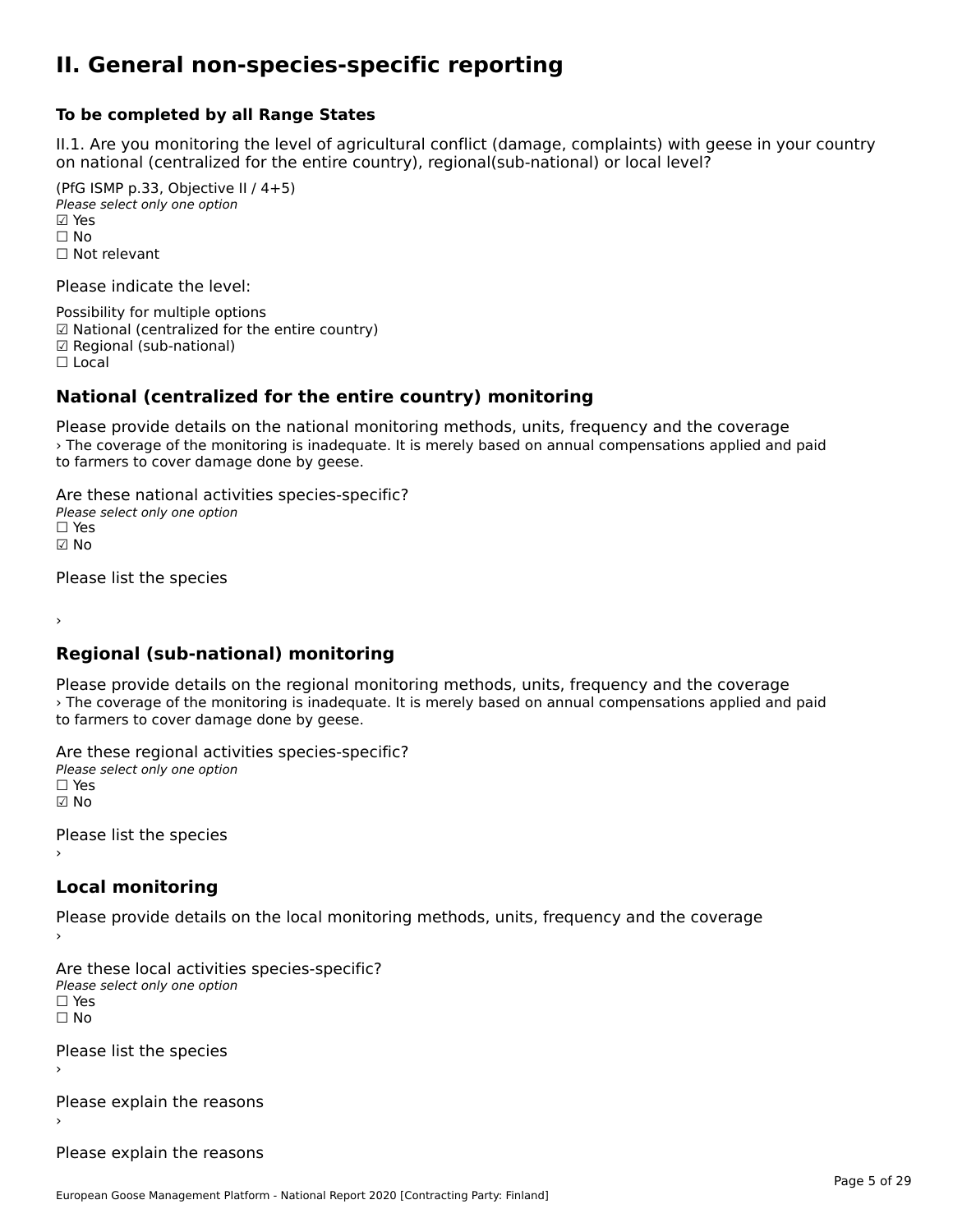II.2. What management measures does your country apply to manage agricultural conflicts related to

(PfG ISMP p. 33, Objective II / 4+5)

Possibility for multiple options

rossibility for multiple options<br>□ No agricultural conflict related to geese has been recorded in my country

 $\Box$  No management measures are applied to manage agricultural conflicts related to geese

☑ Compensation schemes (payments to farmers for losses e.g. crop damage)

© Compensation schemes (payments to familers for losses e.g. crop damage)<br>□ Subsidy schemes (payments to support farmers to provide for/tolerate geese on their land, replacing agricultural use)

use,<br>☑ Scaring schemes or other preventive measures designed to actively keep geese away from farmland

**■** Scaring scrientes of other preventive measures designed to a<br>□ Designation of goose foraging areas (accommodation areas)

□ Designation of goose foraging areas (accommodation areas)<br>□ Derogation shooting to keep geese away from sensitive crops and to reduce population size

 $\boxtimes$  Any other management measures to alleviate agricultural conflict

# **No management measures are applied**

Please explain the reasons ›

### **Compensation schemes (payments to farmers for losses e.g. crop damage)**

Please indicate the level at which the schemes are applied

Possibility for multiple options rossibility for multiple options<br>□ National (centralized for the entire country) □ Regional (centranzed to<br>☑ Regional (sub-national)

☑ Local

›

Please explain how the damage (yield loss) is determined

› The loss and its monetary value is estimated by agricultural authorities.

Are these schemes species-specific?

∩ne these senemes spee<br>Please select only one option ☑ No

Please provide details on the species-specific measures

Please provide any other details (e.g. results), if available

Please explain the reasons›

Is the effectiveness of this scheme evaluated? □ CIC CILCCLIVENC55 OF C<br>Please select only one option  $\Box$  Yes ☑ No

Please provide details on the evaluation of effectiveness

Please provide any other details (e.g. results), if available

Please explain the reasons

#### **Subsidy schemes (payments to support farmers to provide for/tolerate geese on their land, replacing agricultural use)**land, replacing agricultural use)

Please indicate the level at which subsidy schemes are provided

Possibility for multiple options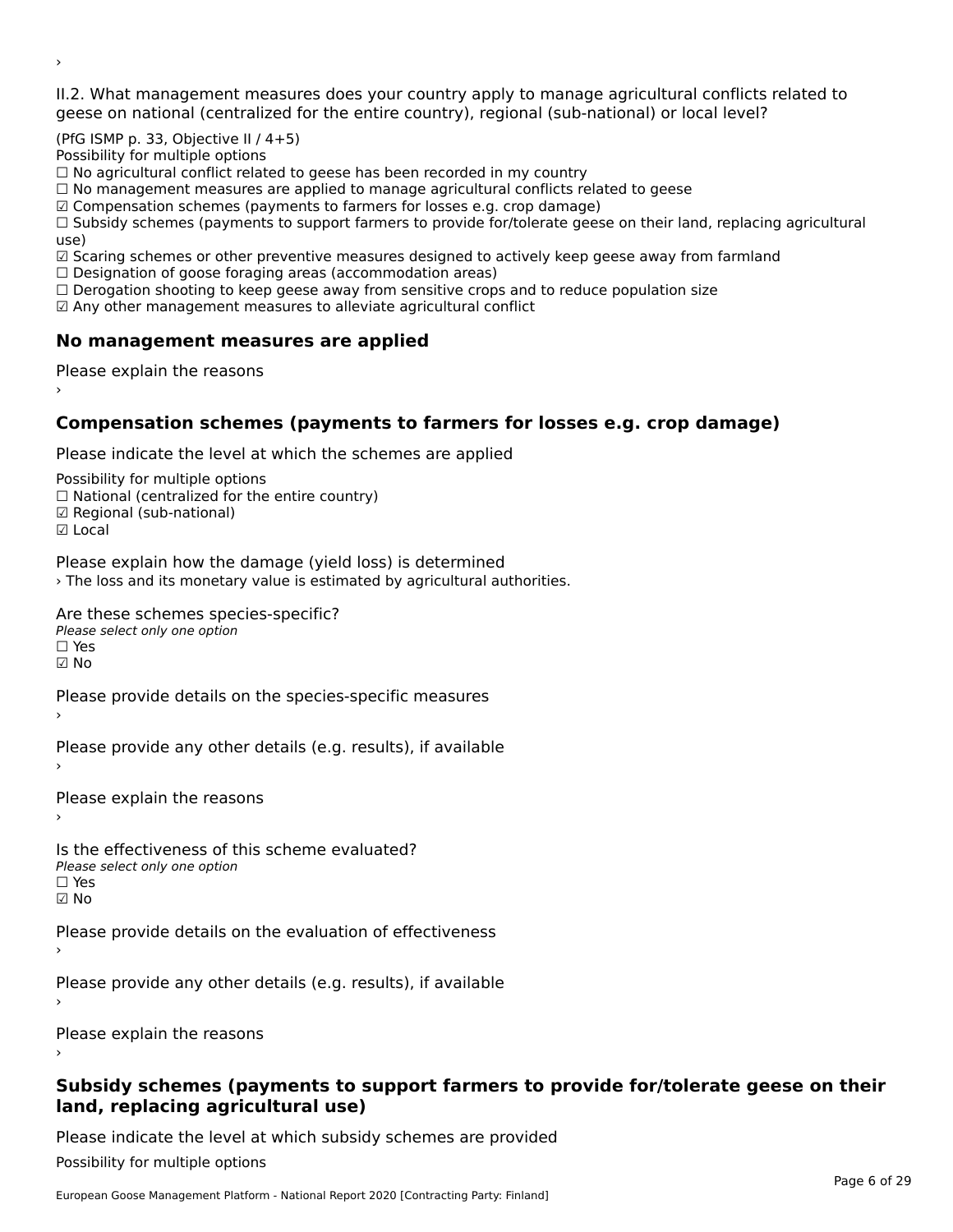☐ National (centralized for the entire country) □ National (centralized io<br>□ Regional (sub-national) ☐ Local

Please provide details on the subsidy schemes

Are these schemes species-specific? ∩ne these senemes spee<br>Please select only one option

□ Yes<br>□ No

Please provide details on the species-specific measures

Please provide any other details (e.g. results) if available

Please explain the reasons

Is the effectiveness of this scheme evaluated?Please select only one option ☐ Yesים וכ<br>⊡ No

Please provide details on the evaluation of effectiveness

Please provide any other details (e.g. results) if available

Please explain the reasons

#### **Scaring schemes or other preventive measures designed to actively keep geese away from farmland**

Please indicate the level of the schemes

Possibility for multiple options rossibility for multiple options<br>□ National (centralized for the entire country) ☐ Regional (sub-national) ☑ Local

**☑** Local

Please provide details on the scaring schemes or other preventive measures

Is the effectiveness of this scheme evaluated?□ CITC CITCCLIVERESS OF C<br>Please select only one option □ Yes<br>□ No

Please provide details on the evaluation of effectiveness

Please provide any other details (e.g. results) if available

Please explain the reasons›

# **Designation of goose foraging areas (accommodation areas)**

Please provide details on the foraging areas (accommodation areas)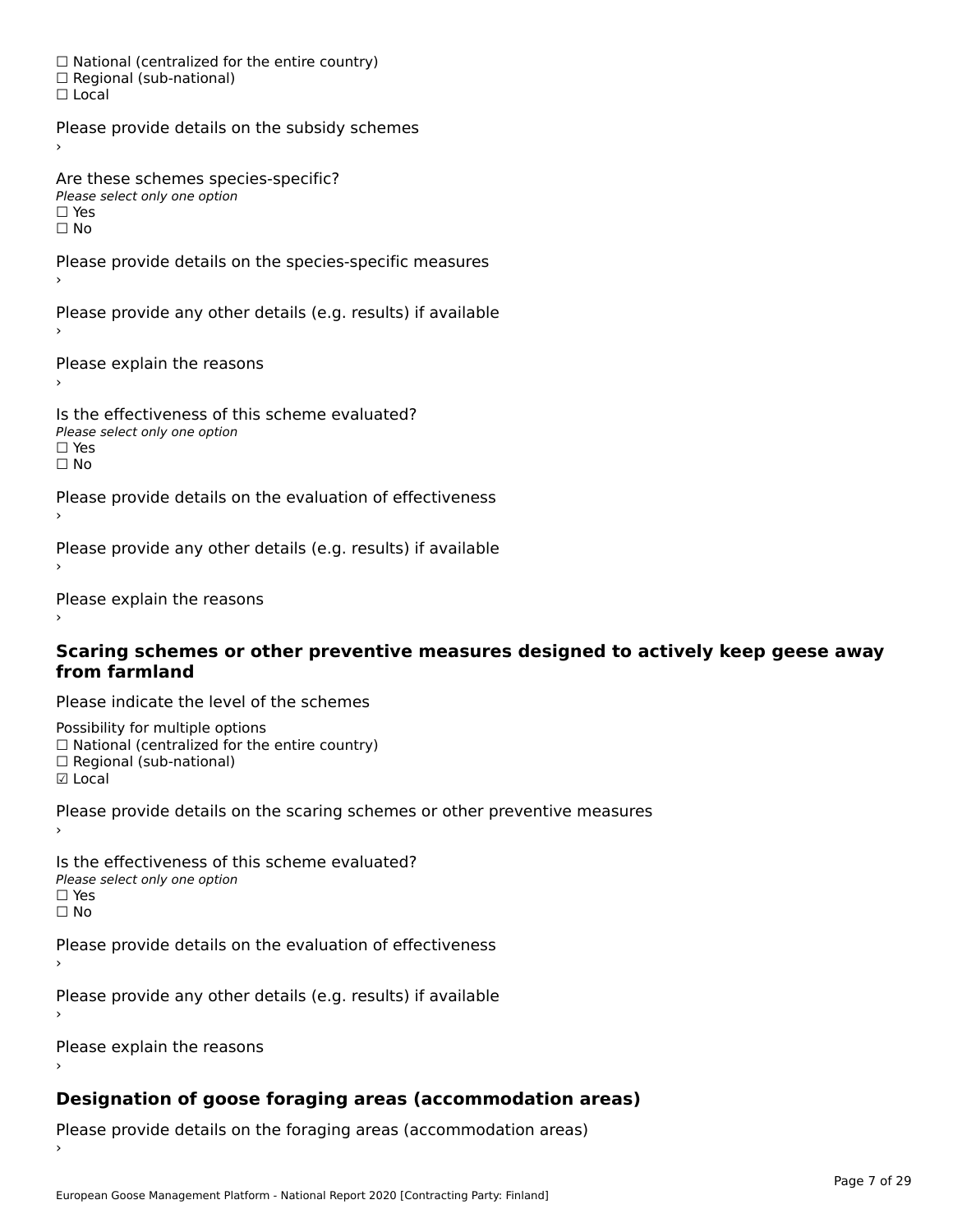Please indicate at which level the foraging areas are designated

Possibility for multiple options rossibility for multiple options<br>□ National (centralized for the entire country) □ Regional (sub-national)<br>□ Regional (sub-national)

Is the effectiveness of accommodation areas evaluated?Please select only one option ☐ Yesים וכ<br>⊡ No

Please provide details on the evaluation of effectiveness

Please provide any other details (e.g. results), if available

Please explain the reasons

#### **Derogation shooting to keep geese away from sensitive crops and to reduce population size**

Please provide species-specific details on the derogation shooting ›

Please indicate the application level of the derogation shooting

Possibility for multiple options rossibility for multiple options<br>□ National (centralized for the entire country) □ National (centralized io<br>□ Regional (sub-national) ☐ Local

Is the effectiveness of derogation shooting evaluated?

Please select only one option

☐ Yesים<br>⊡ No

Please provide details on the evaluation of effectiveness

Please provide any other details (e.g. results), if available

Please explain the reasons

**Any other management measures taken to alleviate agricultural conflicts**

Please provide details on the management measures that are taken › Hunting season of Greylag Goose and Canada Goose is advanced to open on 10th August only in agricultural field from year 2019 (in other habitats the hunting season opens on 20th August). Hunting of Greylag Goose neid nom year 2019 (in other habitats the numing season opens on 20th August). Hunting or Greylag Goose<br>was banned by Ministerial Degree (902/2019) for 1 hunting season (2019-2020) in inland Counties, so hunting was allowed only in coastal Counties. was anowed only in coastal Codities.<br>https://www.finlex.fi/fi/laki/alkup/2019/20190902

Please indicate the level of the measures

Possibility for multiple options ™assibility for multiple options<br>☑ National (centralized for the entire country) ☑ Regional (sub-national)☐ Local

Are these measures species-specific?∧e chese measures spe<br>Please select only one option ⊠ Yes<br>□ No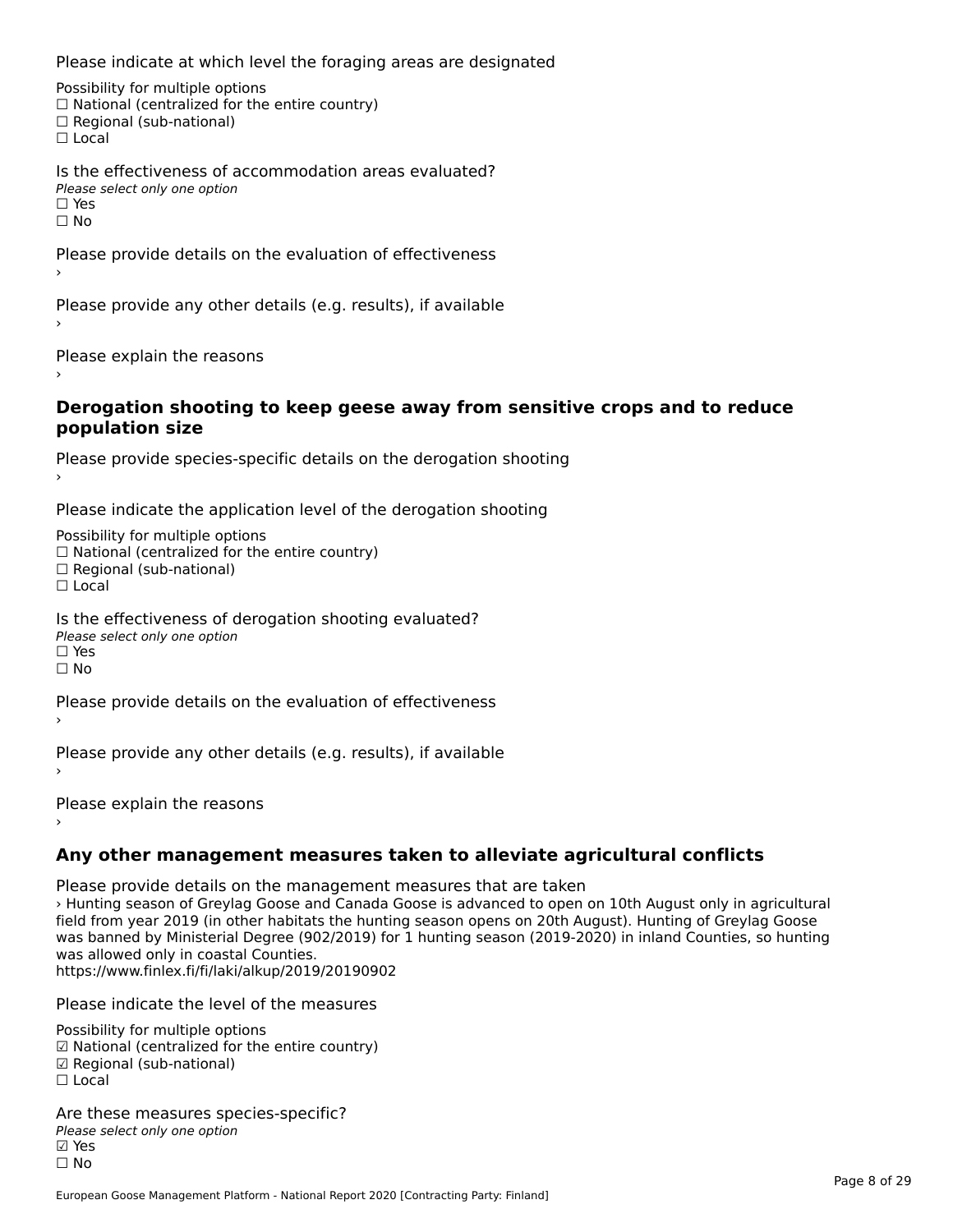#### Please give details on the species-specific measures

› Target hunting of Greylag Goose and Canada Goose in parts of the populations which are feeding on agricultural fields. Hunting ban of Greylag Goose in inland counties aims to allow breeding population to grow agricultural fields. Fiditing barror Gre<br>and expand it's range to inland lakes.

Please provide brief details (attach file or provide weblink) › Hunting season of Greylag Goose and Canada Goose is advanced to open on 10th August only in agricultural field from year 2019 (in other habitats the hunting season opens on 20th August). Hunting of Greylag Goose neld from year 2019 (in other nabitats the numing season opens on 20th August). Hunting or Greylag Goose<br>was banned by Ministerial Degree (902/2019) for 1 hunting season (2019-2020) in inland Counties, so hunting was panned by ministerial Degree (90<br>was allowed only in coastal Counties.

https://www.finlex.fi/fi/laki/alkup/2019/20190902

Please explain the reasons

Is the effectiveness of these measures evaluated? □ CITC CITCCLIVERESS OF C<br>Please select only one option ☑ No

Please provide details on the evaluation of effectiveness

Please provide any other details (e.g. results), if available

Please explain the reasons

II.3. Has your country developed new or adjusted existing legislation to facilitate the implementation of

(TBG ISSMP; PfG ISSMP)

Please select only one option ☐ Yes

☑ The legislation has been reviewed and no need to adjust existing or develop new legislation has been identified ⊠ The regislation has been reviewed and no need to adjust existing or develop new regislation has been ident<br>□ No, but the development of new or adjustment of existing legislation is currently under political discussion

□ No, but the development of new or adjustment of existing legislation is currently under political discussion<br>□ No, but the development of new or adjustment of existing legislation is currently under technical discussion

☐ The legislation has not been reviewed yet for any possible need of adjustment or development of new legislation ☐ Other

Please provide details on the new legislation or the adjustments to existing legislation and the issues ricase pro<br>seddesses d ›

Please attach the legislation

Please indicate if you have used the Guidance on Implementation of AHM through Domestic Legal Regulations (adopted at EGM IWG3) Please select only one option ☐ Yes☐ No

Please explain what other guidance has been used instead

Please provide details

› Finland regulates hunting of TGB on annual basis via Ministerial decree in accordance with Adaptive Harvest Management Framework of EGMP. The current Ministerial Degree (946/2019) on ban of hunting (in parts of the country and in limited time) was adopted in 2019 for 1 hunting season (2019-2020). It was decided after EGMP IWG4 meeting, according national quota and to support recovery of the national breeding population as Lown two-rifleeding, according haddled and to support recovery of the haddled bleeding population and intervention of the coming hunting season (2020-2021) is under preparation and is expected to be decided after EGMP IWG5 meeting.

The Decree is available at: https://www.finlex.fi/fi/laki/alkup/2019/20190946

Is there an anticipated date to conclude considerations related to development or adjustment of legislation Page 9 of 29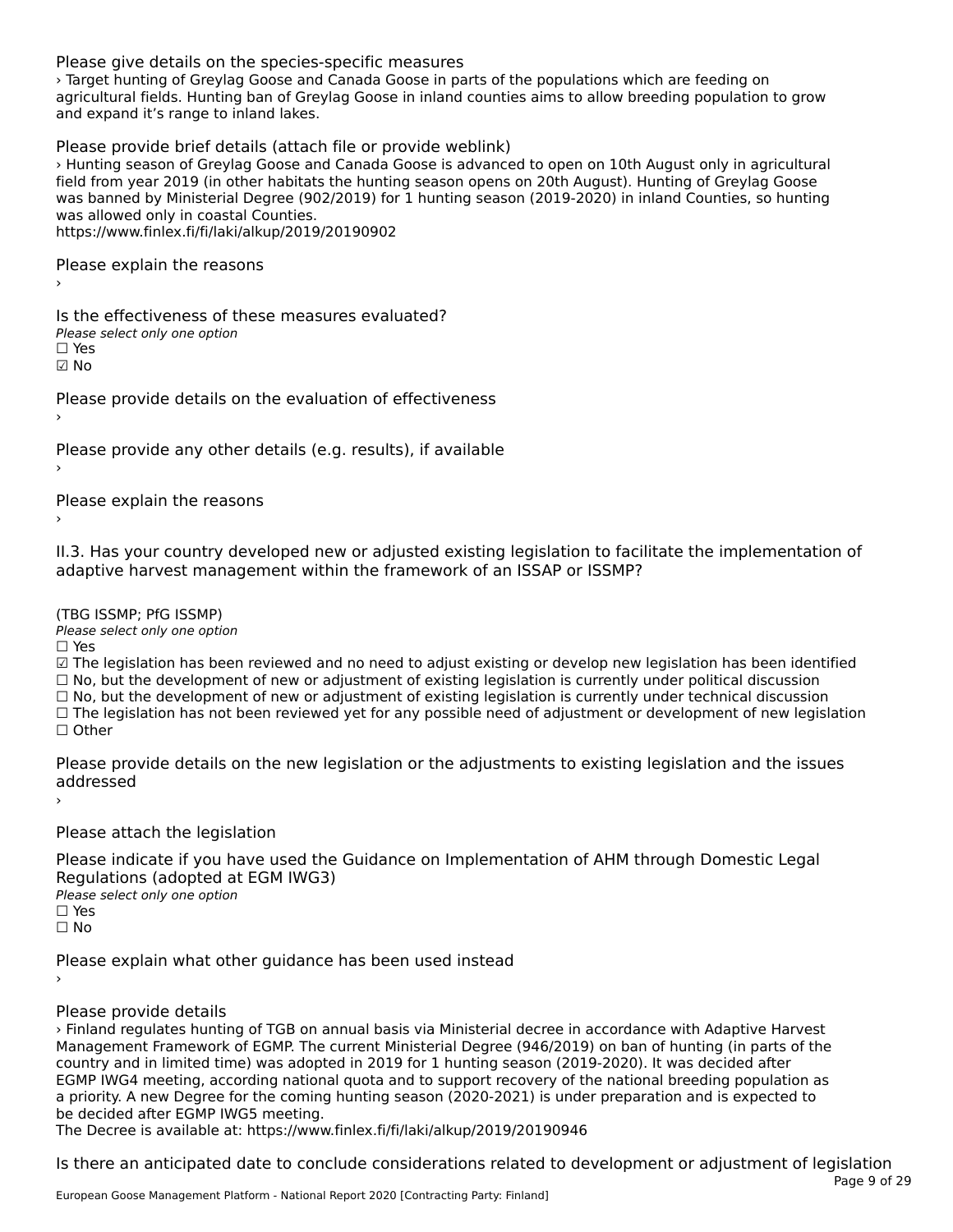Is there an anticipated date to conclude considerations related to development or adjustment of legislation related to Arm within your country

Please explain the reasons

Please specify

 $\,$ 

 $\bar{\mathbf{y}}$ 

European Goose Management Platform - National Report 2020 [Contracting Party: Finland]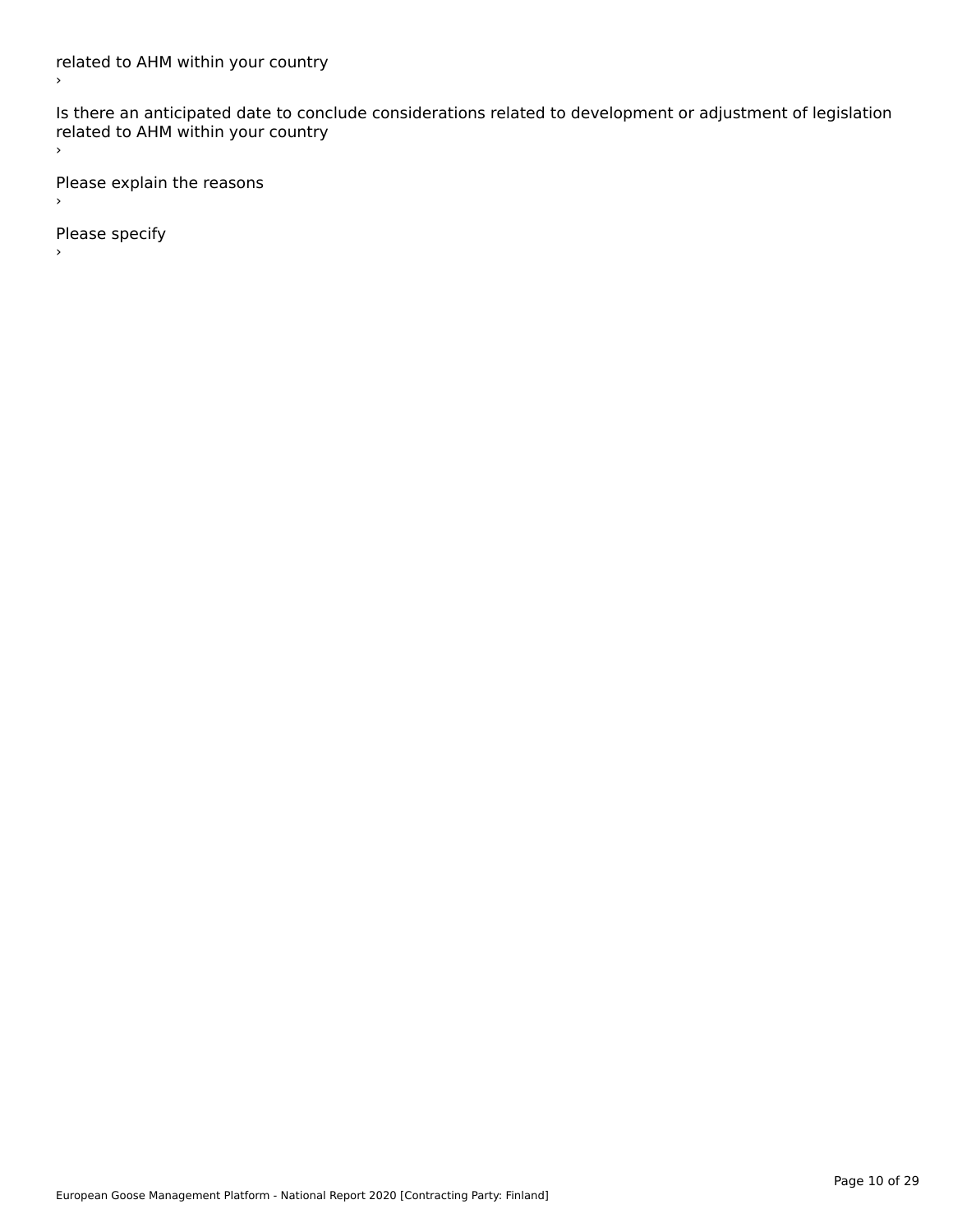# **III. Pink-footed Goose International Species Management Plan (PFG**III. FIIIN-IUULEU GUUSE IIILEI II**atiunai Species Management Fian (FTG**<br>ISMD)

#### **Praticipating Range States: Belgium, Denmark, the Netherlands, Norway**

# **General Implementation**

III.1. Does your country have a national (centralized for the entire country), regional (sub-national) or local

(PfG ISMP, p. 29; Objective II+IV/6) Please select only one option *riease select only one option*<br>□ Yes, adopted and being implemented  $\Box$  res, adopted and being implemented<br> $\Box$  Yes, adopted but not being implemented  $\Box$  A plan(s) is/are being developed ☑ No

Please indicate the level of the plan

Possibility for multiple options rossibility for multiple options<br>□ National (centralized for the entire country) □ National (centralized io<br>□ Regional (sub-national) ☐ Local

#### **National management plan**

Please indicate the date of adoption

 **National** Management Plan

›

Please indicate by whom the plan was adopted

**National** Management Plan ›

Please provide details about the implementing agency

**National** Management Plan ›

Please provide a reference to the plan

**National** Management Plan ›

Please provide a main contact

**National** Management Plan ›

Does the management plan/s promote recreational uses such as tourism and hunting?

(PfG ISMP, p. 33, Objective II+IV/6) Please select only one optionPlease select only one option  $\square$  Yes ☐ No

Please provide more details on the activities

Please indicate the economic, cultural and other value of the recreational activities at national level

Please explain the reasons

#### **Regional management plan**

In case of various management plans, please upload a document or table listing all the management plans, $\frac{1}{2}$  case of various management plans, please uploa including the details required in the sections below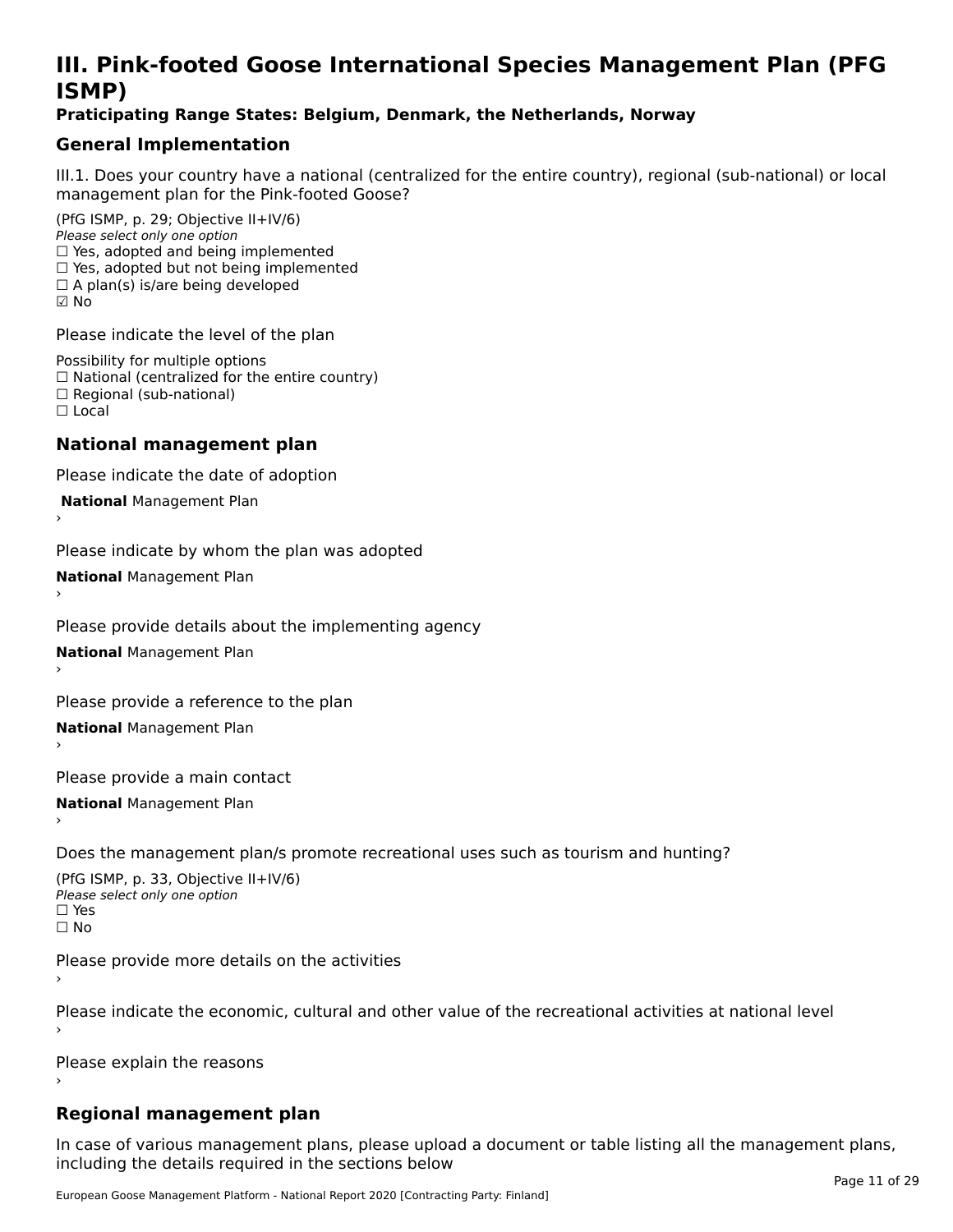Please indicate the region the plan encompasses **Regional** Management Plan

Please indicate the date of adoption **Regional** Management Plan ›

Please indicate by whom the plan was adopted

**Regional** Management Plan

›

Please provide details about the implementing agency

**Regional** Management Plan

Please provide a reference to the plan

**Regional** Management Plan

Please provide a main contact

**Regional** Management Plan

Does the management plan promote recreational uses such as tourism and hunting?

(PfG ISMP, p. 33,Objective II+IV/6) ∩∩ וויוכו פון<br>Please select only one option<br>□ Yes □ Yes<br>□ No

Please provide more details on the activities

Please indicate the economic, cultural and other value of the recreational activities at regional level

Please explain the reasons ›

### **Local management plan**

In case of various management plans, please upload a document or table listing all the management plans, In case of various management plans, please uploa<br>including the details required in the sections below

Please indicate the area the plan encompasses

**Local** Management Plan

Please indicate the date of adoption

**Local** Management Plan›

Please indicate by whom the plan was adopted

**Local** Management Plan

Please provide details about the implementing agency

**Local** Management Plan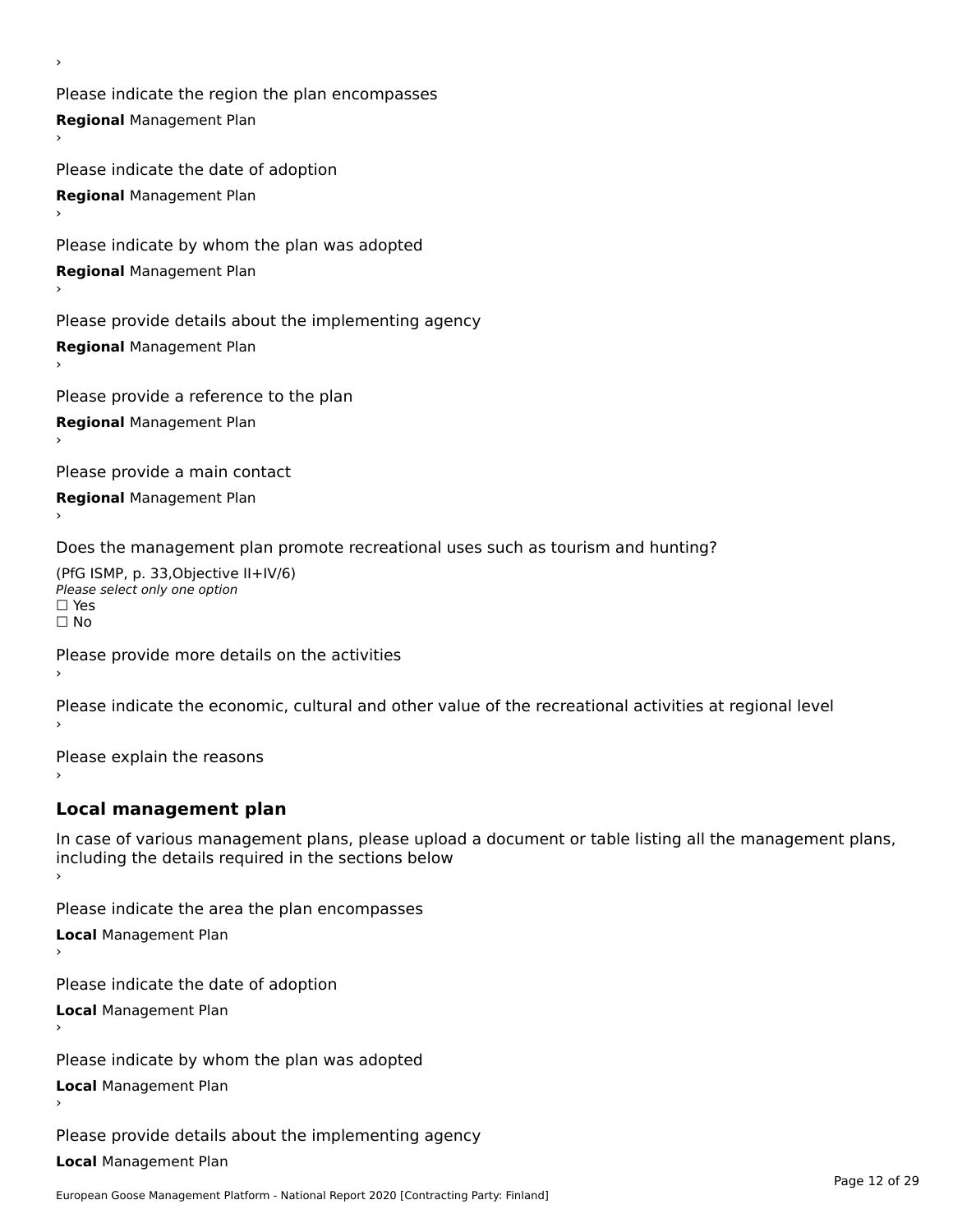Please provide a reference to the plan **Local** Management Plan

Please provide a main contact

**Local** Management Plan

›

Does the management plan promote recreational uses such as tourism and hunting?

(PfG ISMP, p. 33, Objective II+IV/6) Please select only one option☐ Yes☐ No

Please provide more details on the activities

Please indicate the economic, cultural and other value of the recreational activities at local level

Please explain the reasons ›

Please indicate the level of the plan ∩ease marcate the lever of the plan<br>□ National (centralized for the entire country) □ National (centralized io<br>□ Regional (sub-national) ☐ Local

#### **National management plan**

Please indicate the date of adoption National management plan

Please indicate by whom the plan was adopted National management plan ›

Please provide details about the implementing agency

National management plan

Please provide a reference to the plan

National management plan

Please provide a main contact

National management plan

# **Regional management plan**

Please indicate the region the plan encompasses Regional management plan

Please indicate the date of adoption

Regional management plan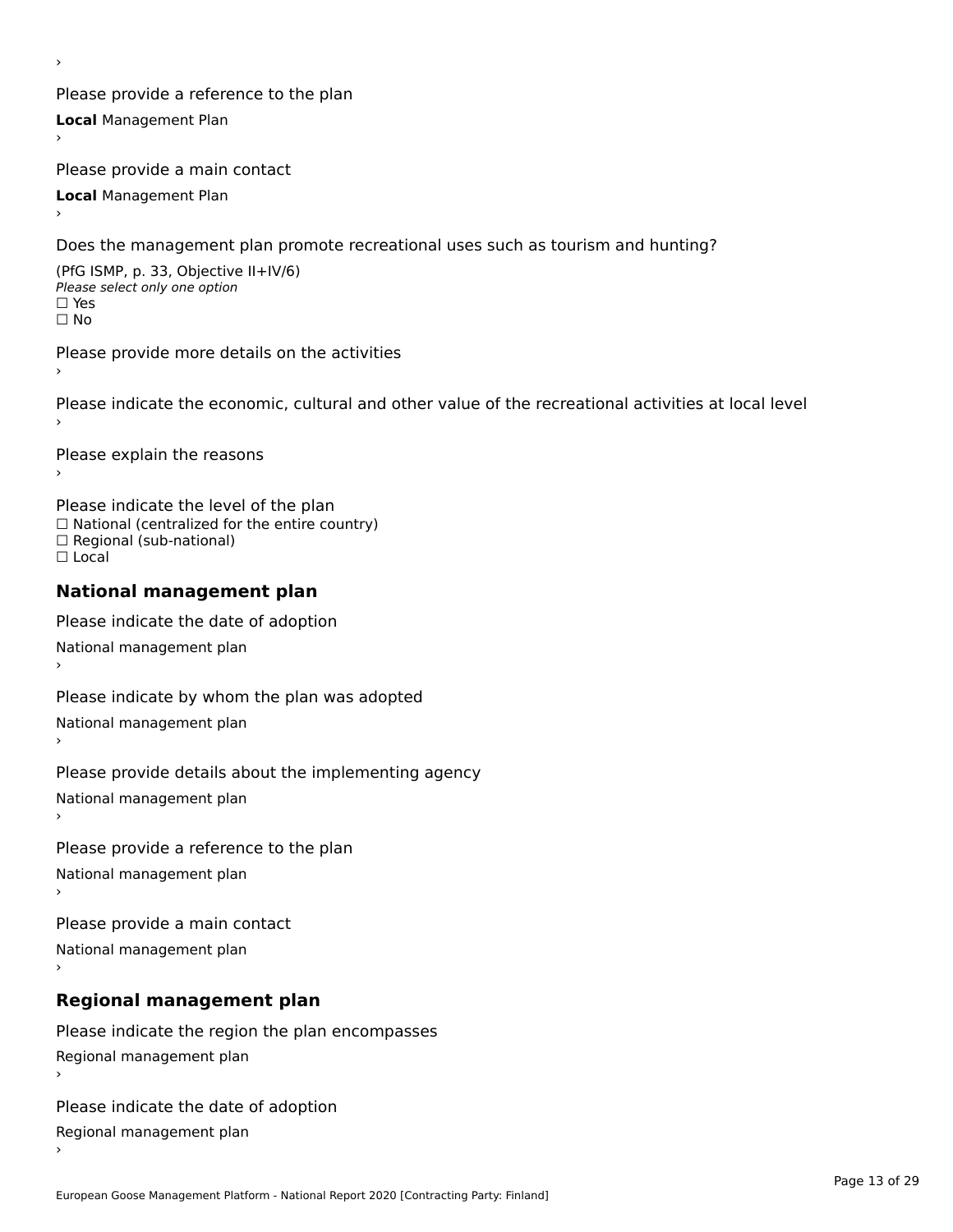```
Please indicate by whom the plan was adopted Regional management plan
Please provide details about the implementing agency Regional management plan
Please provide a reference to the plan Regional management plan
Please provide a main contact Regional management plan
Local management plan
Please indicate the area the plan encompasses Local management plan›Please indicate the date of adoption Local management plan١,
Please indicate by whom the plan was adopted Local management plan›Please provide details about the implementing agency Local management plan١,
Please provide a reference to the plan Local management plan›Please provide a main contact Local management plan١,
In case of various management plans, please upload a document or table listing all the management plans,in case or various management plans, please upload
including the details required in the sections above
```
Are the management plan/s promoting recreational uses such as tourism and hunting?

```
(PfG ISMP, p. 33, Objective II+IV/6)
Please select only one option☐ Yes☐ No
```
Please provide more details on the planned activities

Please explain the reasons›

Please indicate why the plan is not being implemented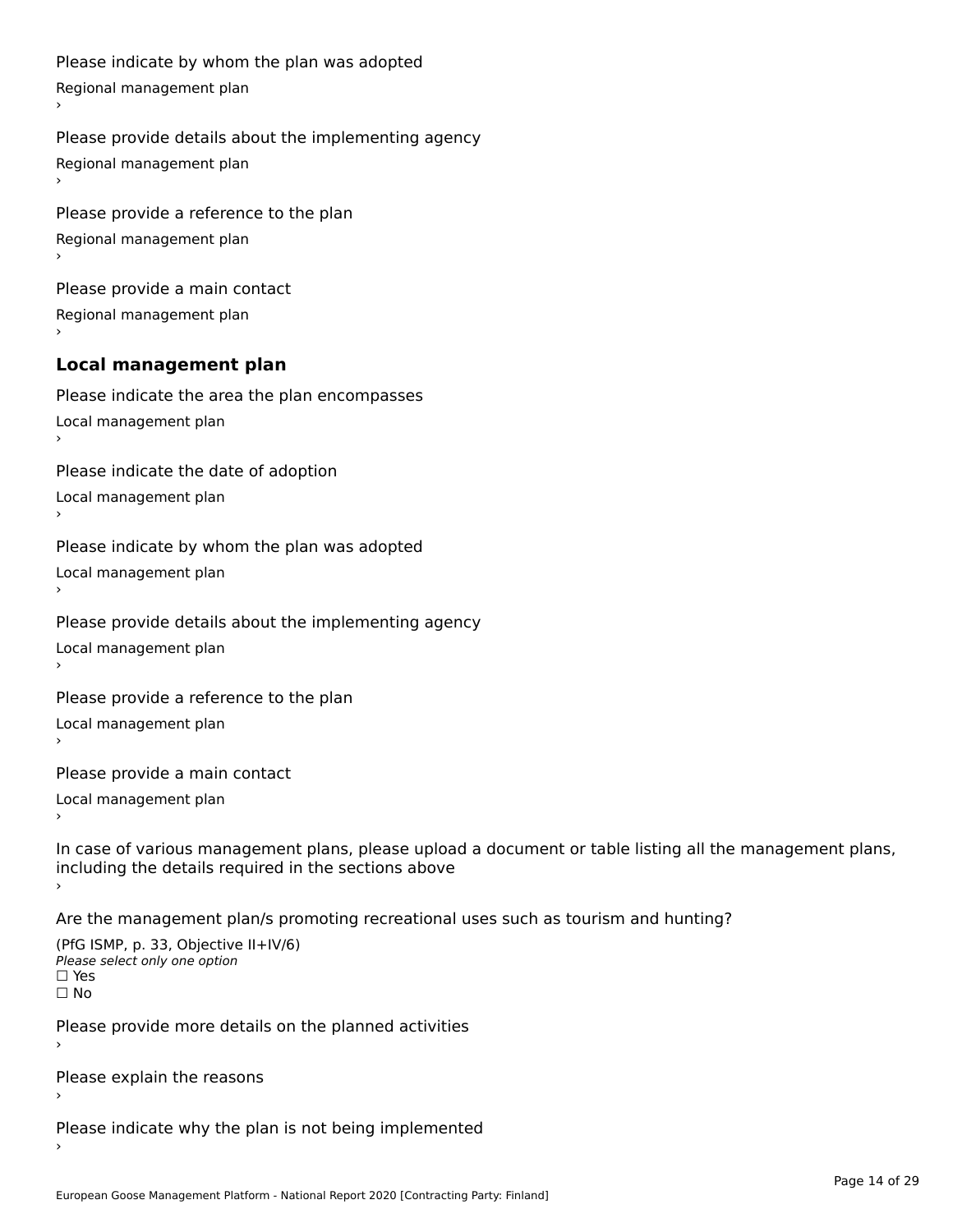Please indicate the timeline for the finalization of the plan

Please indicate when it is expected to be adopted

Please indicate the level of the plan(s) (National, regional, local)

Please explain the reasons

› Pink-footed Goose is considered as a migrant species, that has stopover sites in Finland but it does not breed in Finland. The species is protected in Finland and it is not a huntable species. The most important roosting nt rimand. The species is protected in rimand and it is not a nuntable species. The most important roosting<br>sites are located in protected areas. In a flyway scale the significance of the staging population in Finland has sites are located in protected areas. In a hyway scale the significance or the staging population in infiant<br>increased just in the last ten years, before that the staging numbers were quite low in a flyway scale. No increased just in the last ten years, before that the staging numbers were quite low<br>threaths or management needs towards the staging population were not identified.

Field for additional information on management plan/s (optional)

III.2. Has your country established a working group to support the implementation of the PfG ISMP?

(PfG ISMP, p. 29, Objective  $I+II+II+IV/1$ ) Please select only one option riease select only one option<br>□ Yes, a working group has been established □ Tes, a working group has been established<br>□ The establishment of a working group is under consideration ☑ No

Please indicate the type of working group that has been established

Possibility for multiple options ™assibility for multiple options<br>□ National (centralized for the entire country) □ Regional (sub-national) ☐ Local

#### **National working group**

Please indicate the date of establishment›

Please list the working group members and coordinator ›

Please provide details about the functions of the working group ›

Please provide a main contact ›

# **Regional working group**

In case of multiple regional working groups, please upload a document or table listing all the working groups, including the actums required in the sections below

Please indicate the region the working group services ›

Please indicate the date of establishment ›

Please list the working group members and coordinator ›

Please provide details about the functions of the working group ›

Please provide a main contact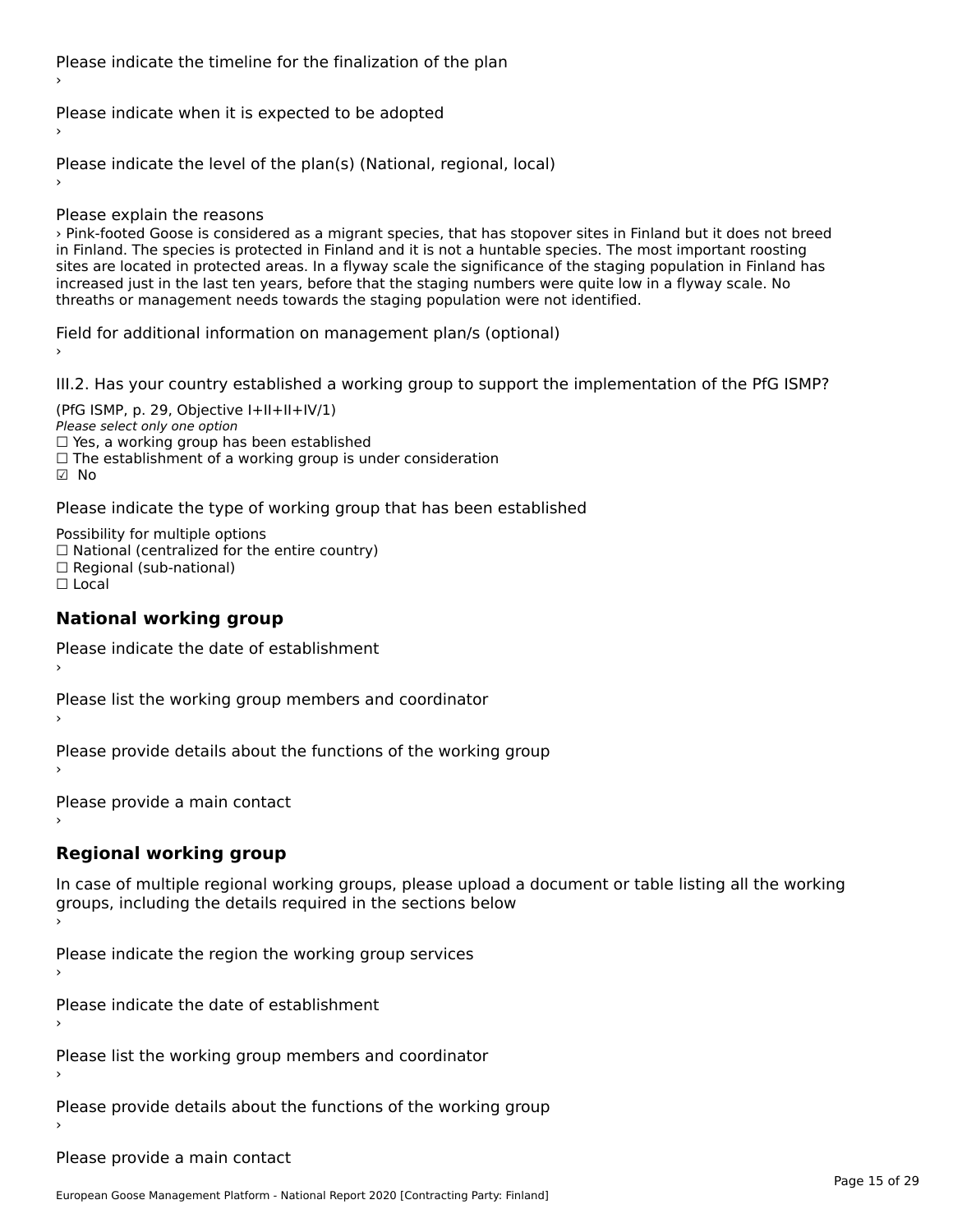# **Local working group**

›

In case of multiple local working groups, please upload a document or table listing all the working groups, in case of multiple local working groups, please up ›

Please indicate the area the working group services ›

Please indicate the date of establishment ›

Please list the working group members and coordinator ›

Please provide details about the functions of the working group ›

Please provide a main contact ›

Please indicate by when a decision on the establishment will be taken

Please indicate which existing structure or capacity is responsible for the implementation of the PfG ISMP

› Finland is not a participating range state. However, some in formation about PfG in Finland is included in this report.report.

Field for additional information on working group (optional)

#### **Objective I. Maintain a sustainable and stable Pink-footed Goose population and its range**range

III.3. Have key sites for the Pink-footed Goose been identified in your country?

(PfG ISMP, p. 32, Objective I/4) (110 15111 , p. 52, Objective<br>Please select only one option ⊠ Yes<br>□ No

Please upload an Excel table and include specific information for each site on the following items

- $1 \quad \alpha$
- 2 Site
- 2 Site<br>3 Size (ha)

د حدد una<br>4 Location (decimal geographic coordinates; and separately upload a map indicating roost and main foraging areas 4 Location<br>if possible)

- 5 Main habitat types
- 6 Has this site been afforded appropriate designation status at international levels (e.g. Ramsar site, SPA, etc.)? 6. Bestweetter status
- 
- 6a Designation status<br>6b Date of designation
- 6c Any other relevant information
- 7 Has this site been afforded appropriate protected area status at national levels? 7a Designation status
- 7a Designation status<br>7b Date of designation
- 
- 7c Any other relevant information
- 8 Does a management plan exist that address the conservation requirements of pink-footed geese?

8a Provide brief details e.g. about the hunting regulations and other management regimes ›

You have attached the following documents to this answer.

#### [KeySites\\_Finland.xlsx](http://aewa-ort.ort-production.linode.unep-wcmc.org/answers/2657486/documents/1566)

**Expense Enterthance Section**<br>Feeding and roosting areas of PfG in Oulu region wetlands Finland.jpg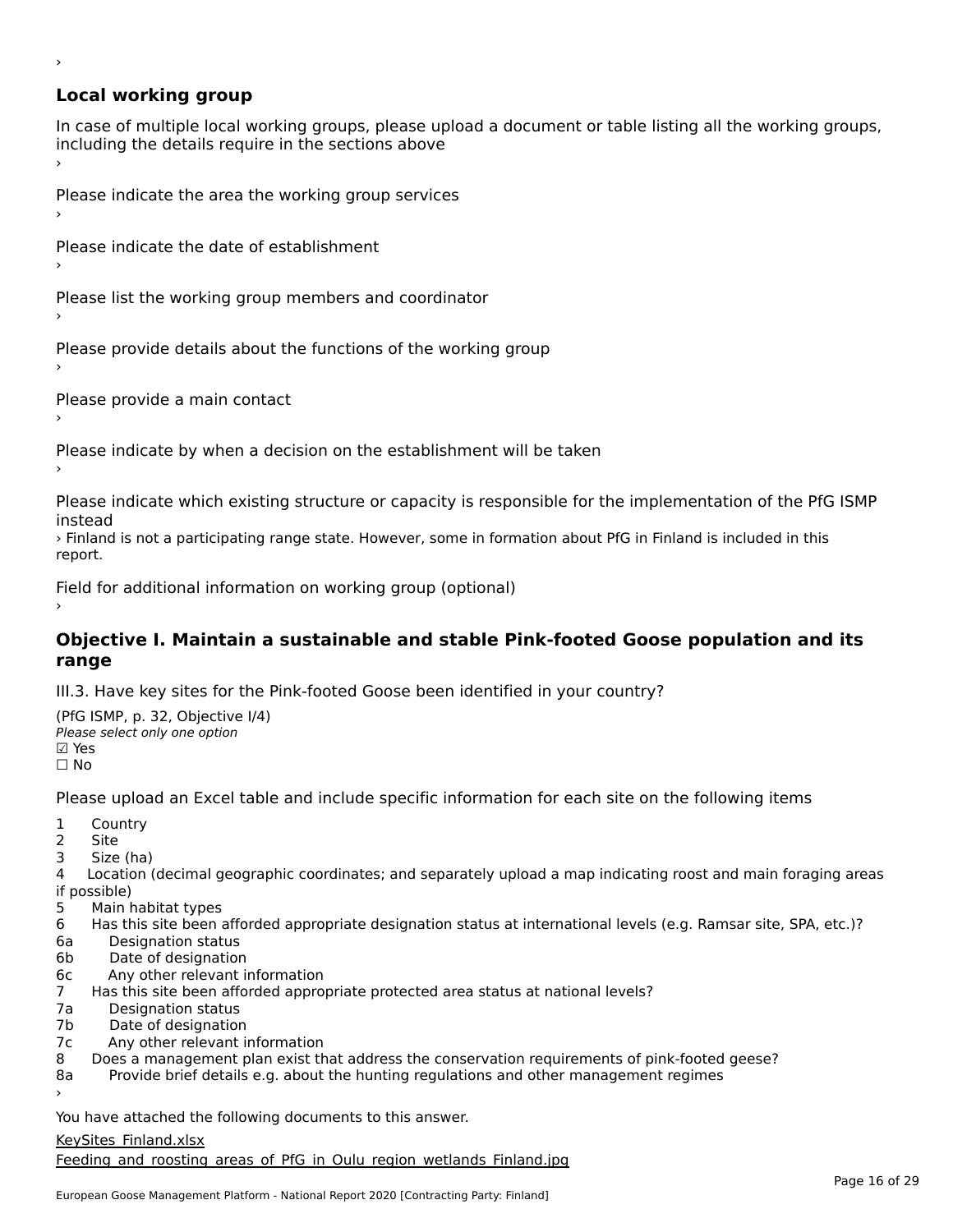III.4. Are measures being taken to restore and/or rehabilitate Pink-footed Geese roosting and/or feeding

(PfG ISMP, p. 33, Objective I+II/7) Possibility for multiple options ☑ In staging areas $\boxtimes$  In staging areas □ in staging areas<br>□ In the wintering areas □ in the winter

# **In the staging areas**

Please provide brief details, listing sites and measures

› Habitat restoration and recurring management measures (removing of the Reed, grazing and mowing of coastal meadows) have been carried out as an ongoing activity in following sites: - Liminganlahti (the most important roosting area for the PfG in Finland, the geese are feeding on coastal - Limingamanti (the<br>meadows regularly)

- Säärenperä (the second most important roosting area for the PfG in Finland

#### **In the wintering areas**

Please provide brief details, listing sites and measures ›

Please explain the reasons

III.5. Has a programme for prevention of Pink-footed Goose breeding on mainland been developed and im.5. Tias a programme for pre<br>implemented in your country?

 $(PC I CMP, p. 31, Ok)$ **[only for Norway]**

#### [only for Norway]

**Lonny for Norway1**<br>Please select only one option riease select only one option<br>□ Yes, the programme is being implemented □ Tes, the programme is being implemented<br>□ Yes, but the programme is not being implemented to date

□ Tes, but the programme is not being implem<br>□ No, but a programme is under development

Please provide information on measures taken to date

Please provide results, if available

Please provide brief details on the measures and timeline of the programme›

Please explain why it has not been implemented›

Please provide brief details and expected date of enacting it

Please provide details on any other relevant activities undertaken, if any

### **Keep agricultural conflicts to an acceptable level**

III.6. Are agricultural conflicts related to Pink-footed Geese (e.g. crop damage) currently at an acceptable

(PfG ISMP, p. 33, Objective II / 4+5)Please select only one option ☑ Yes⊠ Yes<br>□ No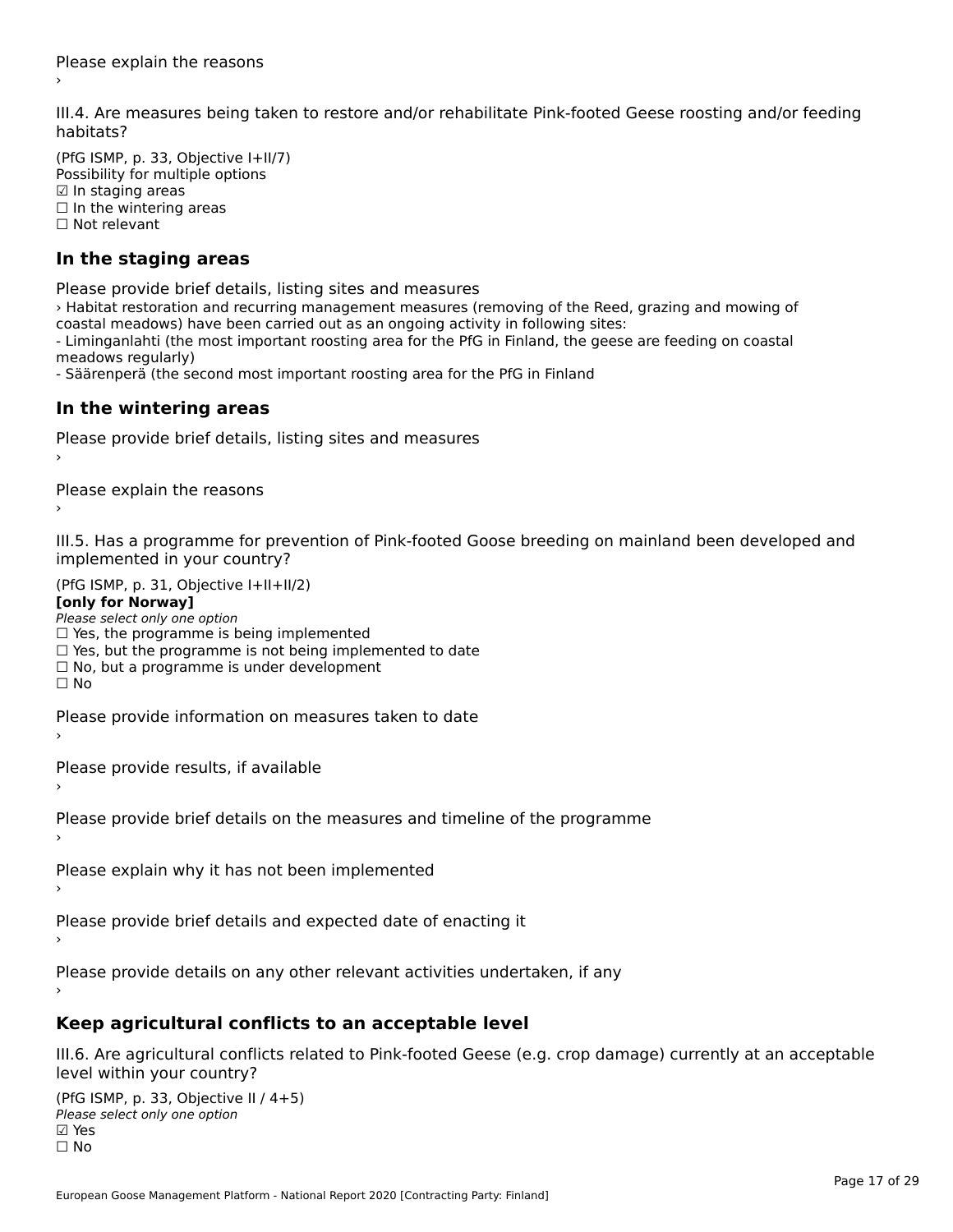Please indicate how these conflicts are being addressed›

Please indicate how these conflicts are being addressed

Please provide further details, as necessary ›

### **Objective III. Avoid increase in tundra vegetation degradation on the breeding range**

III.7. Is the extent of arctic tundra degradation on Svalbard caused by the Pink-footed Goose monitored?

(PfG ISMP, p. 33-34, Objective III /8) **[only for Norway] Please select only one option** 

ים וכ∍<br>⊡ No

Please provide details on the type of monitoring activities (who is conducting them and how they are riease prov ›

Is there an increase in the level of degradation of the arctic tundra? Please select only one optionriease<br>□ Yes □ Yes<br>□ No

Please provide any results or evidence

Please provide any results or evidence

Please explain the reasons›

#### **Objective IV. Allow for recreational use that does not jeopardize the population**

III.8. Does your country promote and/or implement (in the past three years) any national or regional (subnno. Does your country promote and/or implement (in the past timee years) any national or<br>national) hunting-related campaigns, training programmes and/or management activities ?

 $(DEG | GMP = 31, Ob)$ ective  $V(12)$ **[only Norway and Denmark]**

Possibility for multiple options

Possibility for multiple options  $\Box$  Wise use hunting practices

 $\Box$  wise use numing practices<br> $\Box$  Best practices to reduce crippling rates

□ Best practices to reduce crippinig rates<br>□ Self-organization and coordination of local hunting

□ Sen-organization and coordination or local nunting<br>□ No campaigns, programmes or activities have been implemented

# **Wise use hunting practices**

Please provide brief details (attach files or provide web links, if available) ›

# **Best practices to reduce crippling rates**

Please provide brief details (attach files or provide web links, if available)

# **Self-organization and coordination of local hunting**

Please provide brief details (attach files or provide web links, if available)

Please explain the reasons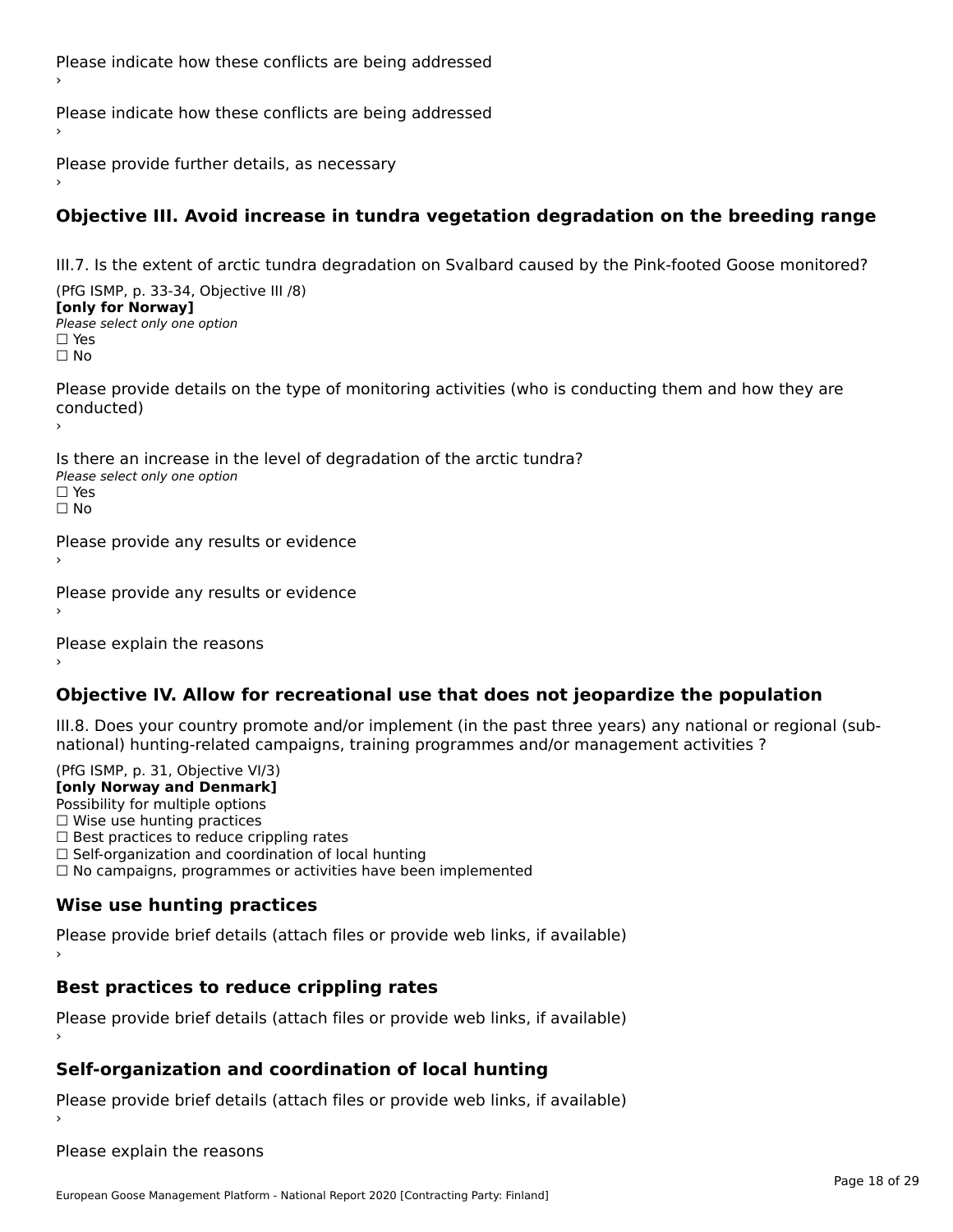# **Optionally, please provide any other information related to the implementation of the PfG ISMP**

Please provide further information here ›

›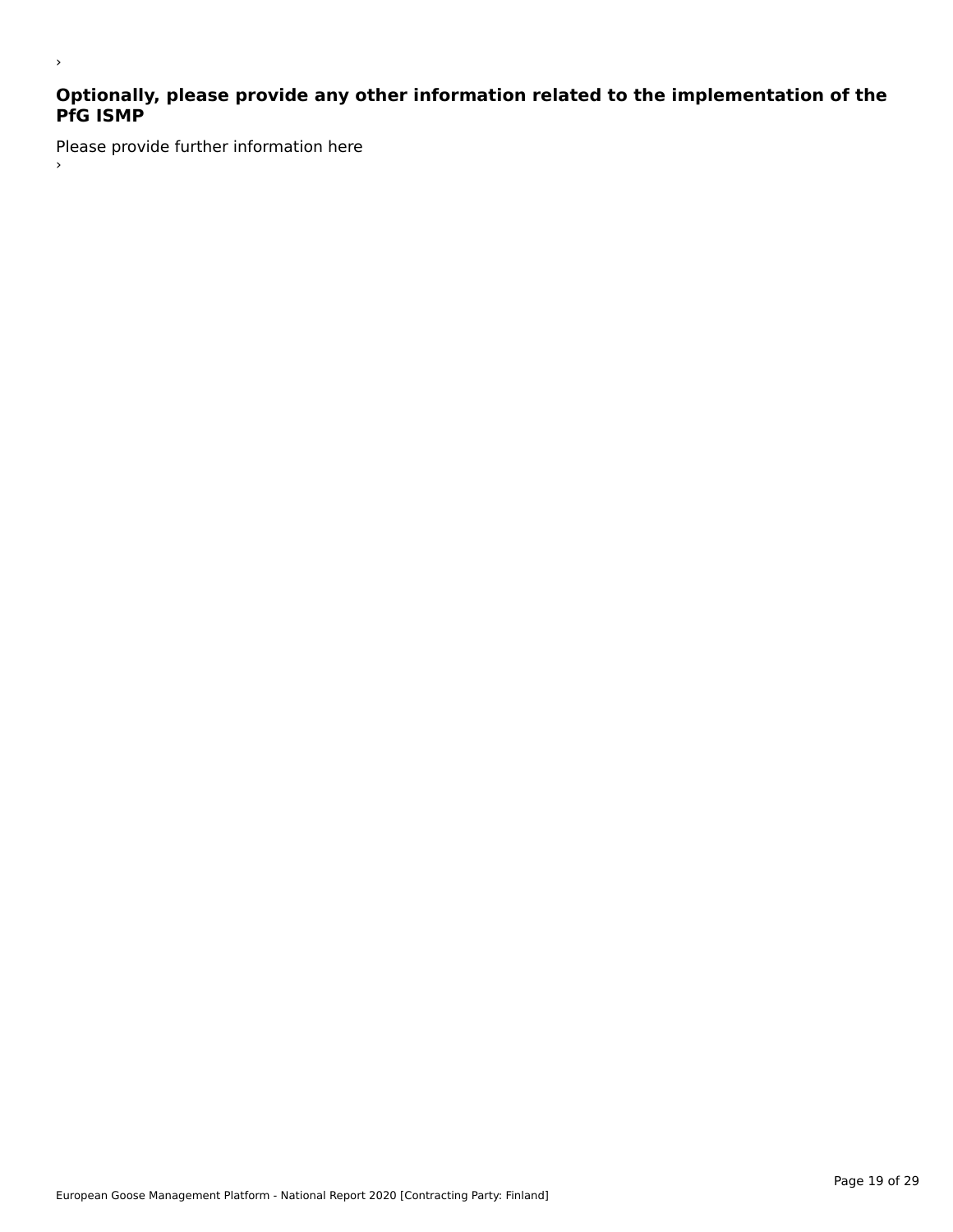#### **IV. Sub-section A: Taiga Bean Goose International Single Species Action Plan (TBG ISSAP) - Eastern 1 Management UnitAction Plan (TBG ISSAP) - Eastern 1 Management Unit**

Participating Range States**: Belarus, Estonia, Germany, Latvia, Ukraine** 

#### **Objective 1. Increase survival rate of adults**

### **Result 1.1 Legal harvest does not jeopardize an increase of adult survival rates**

IV.1. Has your country developed and adopted legislation for the closure of hunting of TBG to allow for TBG IV.1. Thas your country developed and add<br>to pass before goose hunting is opened?

(activity 1.1.1.1 Workplan for the implementation of non-AHM related actions (2018-2020) agreed at the 3rd EGM IWG meeting in Leeuwarden, the Netherlands in June 2018) **[all Participating Range States]**

#### [all Participating Range States]

Please select only one option ☐ Yes, developed and adopted

☐ Yes, developed but not adopted

 $\Box$  ies, developed but not adopted

Please describe what legislation has been developed

Please indicate when it was adopted

Please indicate how the legislation is enforced

Please describe what legislation has been developed

Please indicate the timeframe when the legislation is expected to be adopted

Please explain the reasons

#### **IV.2. Please indicate how you are improving the knowledge of the occurrence of TBG on sub-species level in your country**on sub-species level in your country

on sub-species fever in your country<br>(activity 1.1.1.2 Workplan for the implementation of non-AHM related actions (2018-2020) agreed at the **Brd EGM IWG meeting in Leeuwarden, the Netherlands in June 2018)** 

#### [all Participating Range States]

IV.2.1. Ensuring national monitoring at all known key sites <del>■ Western Chroning</del> Hational<br>Please select only one option  $\Box$  Yes ☐ No

Please describe the activities undertaken

Please list the key sites where monitoring activities are being undertaken

Please provide relevant documents or weblinks

Please explain the reasons

›

IV.2.2. Providing identification training to people carrying out the monitoring activities <del>■ Western Fortung</del> Recrement<br>Please select only one option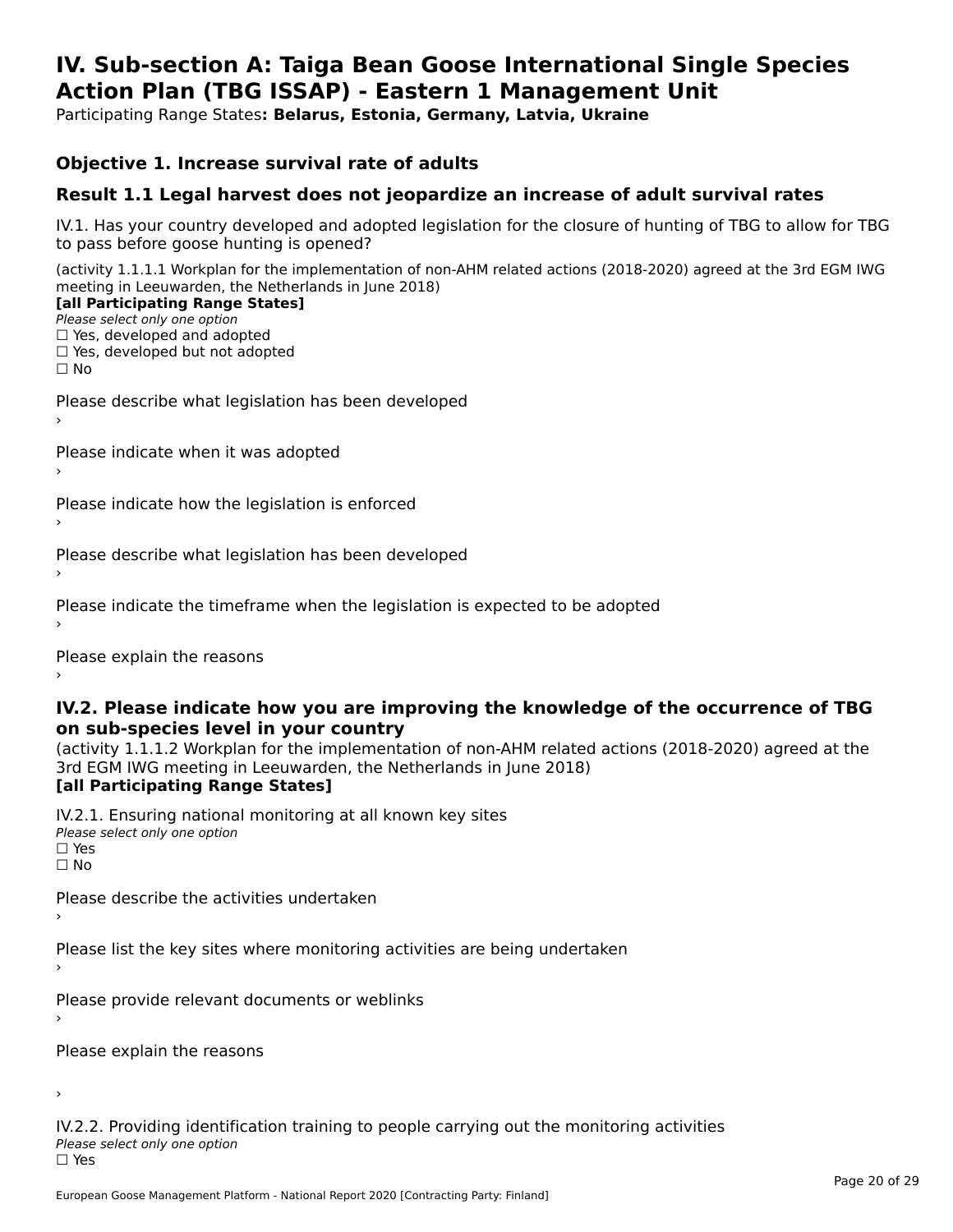```
☐ No
```

```
Please describe the activities undertaken›Please provide relevant identification materials or weblinks, if available
Please explain the reasons
IV.2.3. Providing equipment to people carrying out the monitoring activities
Please select only one option
☐ Yes□ Yes<br>□ No
Please describe the activities undertaken›Please provide relevant documents or weblinks
Please explain the reasons
IV.2.4. Carrying out a satellite/GPS tagging project on TBG in the wintering/staging areas
<del>∩</del><br>Please select only one option
□ Yes<br>□ No
Please describe the activities undertaken›Please provide relevant documents or weblinks
Please explain the reasons
IV.2.5. Any other relevant activities
Please select only one option
☐ Yes□ Yes<br>□ No
Please describe the activities undertaken›Please provide relevant documents or weblinks
Result 1.2 Illegal harvest is reduced to non-significant levels
```
IV.3. Does your country implement an awareness-raising campaign for hunters to complement necessary rv.5. Does your court<br>legislation changes?

(activity 1.2.2.1 Workplan for the implementation of non-AHM related actions (2018-2020) agreed at the 3rd EGM IWG meeting in Leeuwarden, the Netherlands in June 2018)

#### **[Only for Belarus and Ukraine]**

**LOTTLY TOT Detailed and O**<br>Please select only one option

riease select only one option<br>□ Yes, an awareness-raising campaign is being implemented<br>□ Yes, an awareness-raising campaign is under development

□ No, but an awareness-raising campaign is under development<br>□ N。

Please indicate who is involved in the implementation (e.g. national NGOs, research institutes, etc.)

Please provide brief details about the activities that are being implemented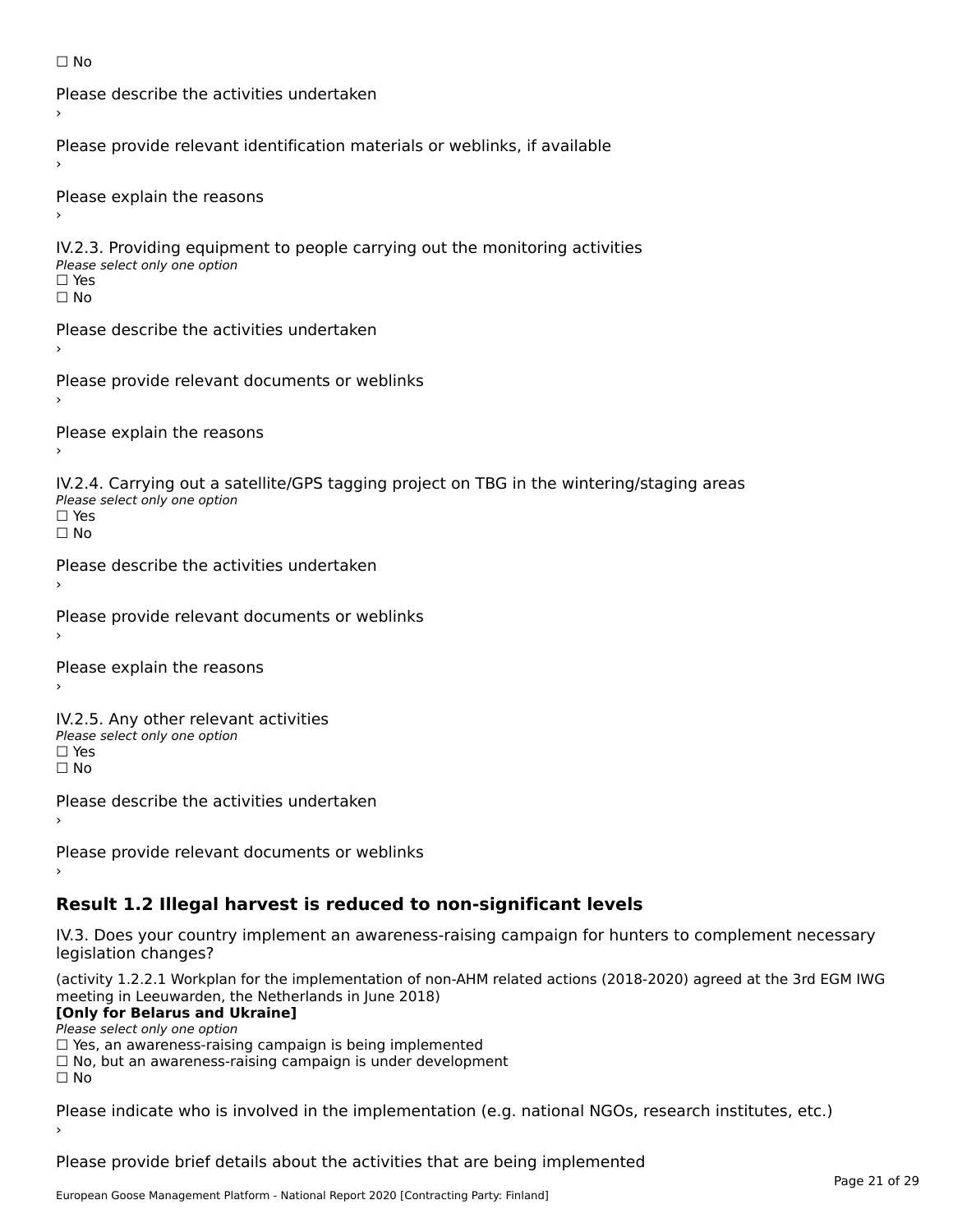Please provide a weblink or upload more information on the campaign Does the campaign include guidance on identification of grey geese? **DOCS** the campaign mer<br>Please select only one option □ Yes<br>□ No Please upload identification guides and provide weblinks Please provide further information, if available Please explain the reasons Please indicate who is in charge of developing the campaigns Please provide information on when the development is expected to be finalized Please indicate when the implementation of the campaign is envisaged to start Please provide reasons why an awareness-raising campaign is not in place IV.4. Has special publication on the occurrence of the Taiga Bean Goose been produced and disseminated? (activity 1.2.2.2 Workplan for the implementation of non-AHM related actions (2018-2020) agreed at the 3rd EGM IWG **[Only for Ukraine] □ Yes produced and disseminated**<br>Please select only one option  $\Box$  ies produced and disseminated  $\Box$  ies, currently being produced Please provide details on dissemination, upload publication or provide weblink Please provide details on the timeframe Please indicate who is in charge of producing the publication Please provide details on the dissemination plans Please explain the reasons **Other objectives and results as decided by the EGM IWG Reducing Taiga Bean Goose crippling** IV.5. Have you undertaken any activities to reduce TBG crippling rates? (activity agreed at the 1st EGM IWG meeting in Kristianstad, Sweden in December 2016)

#### **[all Participating Range States]**[all Participating Range States]

**Lan T articipating Range**<br>Please select only one option

□ Yes<br>□ No

›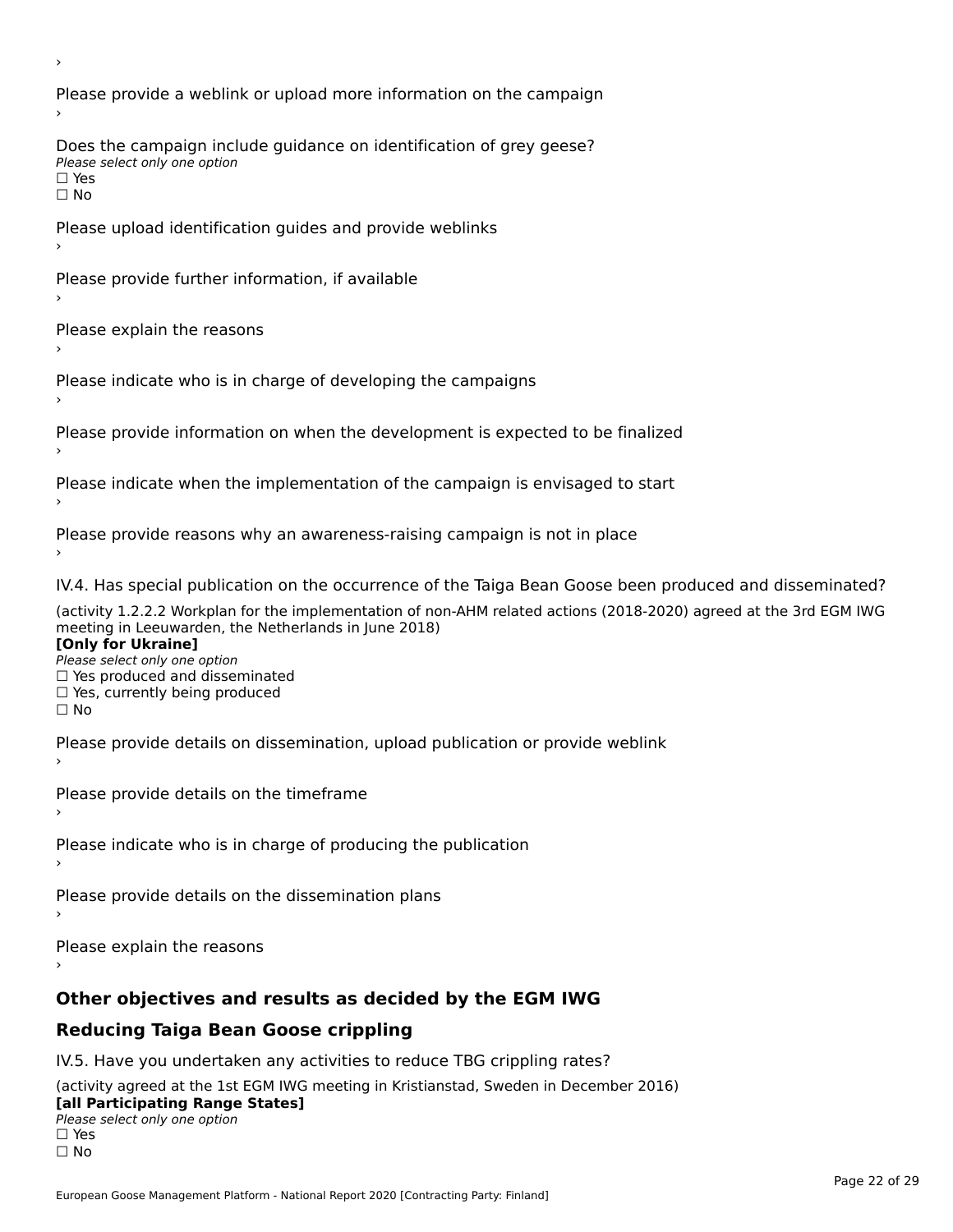☐ Not applicable

```
Please provide details on the activities
```
Please explain the reasons

Please explain the reasons

### **Raising identification skills and awareness amongst hunters**

IV.6. Have training programmes to develop identification skills amongst hunters been organized by national rv.o. riave training pro<br>hunting associations?

(activity agreed at the 1st EGM IWG meeting in Kristianstad, Sweden in December 2016) **[all Participating Range States]**[all Participating Range States] **Lan Tarticipating Range**<br>Please select only one option ☐ Yes☐ No□ Not applicable

Please provide more information on the training programmes

Have the training programmes been developed in cooperation with BirdLife partners and other conservation NGOs?Please select only one option☐ Yes☐ No

```
Please provide a list of cooperating partners
```
Please provide more information of detailed activities with partners

Please upload any relevant materials

Please provide weblinks

Please explain the reasons

Please explain the reasons›

Please explain the reasons

#### **Optionally, please provide any other information related to the implementation of the TBG ISSAPTBG ISSAP**

Please provide information here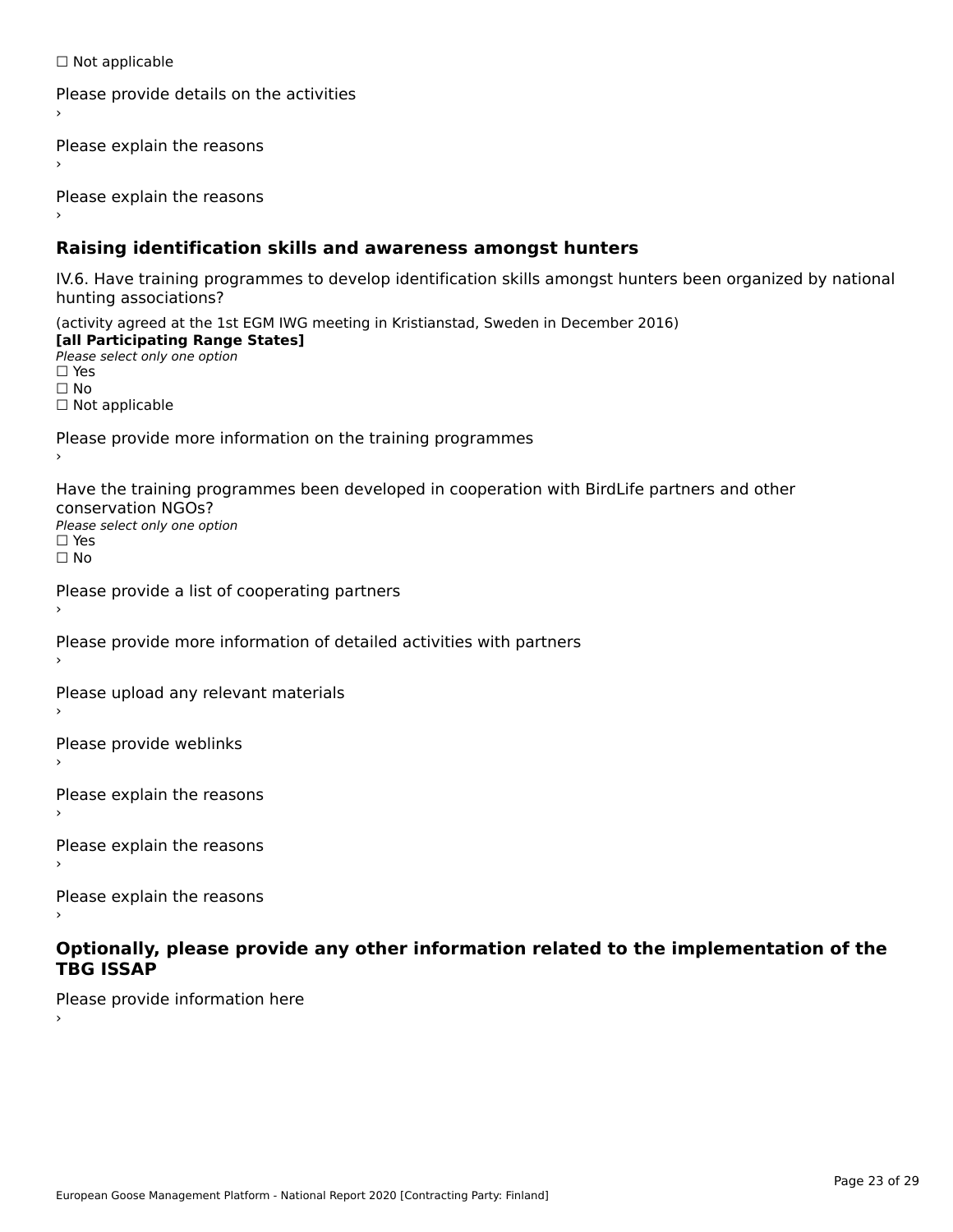# **V. Sub-section B: Taiga Bean Goose International Single SpeciesAction Plan (TBG ISSAP) - Western and Central Management Units**

Participating Range States: **Denmark**, **Finland**, **Norway, Sweden**, **UK**

# **Objective 1 Increase survival rate of adults**

### **Result 1.2 Illegal harvest is reduced to non-significant levels**

V.1. Is TBG shooting investigated in north-east Jutland and Zealand?

(activity 1.2.2.1 Workplan for the implementation of non-AHM related actions (2018-2020) agreed at the 3rd EGM IWG meeting in Leeuwarden, the Netherlands in June 2018) **[Only for Denmark]** 

**LOTTLY TOT DETITIONS**<br>Please select only one option *riease*<br>□ Yes<br>□ No

Please indicate what activities have been undertaken›

Please provide results, relevant publications and weblinks ›

Please explain the reasons

#### **Result 1.3: Impact of huntable native predators in breeding and moulting areas is reduced**

V.2. Are annual campaigns undertaken amongst hunters in the breeding areas to strengthen fox v.z. Are annual campaigns und<br>management in your country?

(activity 1.3.1.1 Biannual Taiga Bean Goose implementation plan agreed at the 1st EGM IWG meeting in Kristianstad, Sweden in December 2016)

**[Only for Finland]** Please select only one optionriease<br>□ Yes ⊠ Yes<br>□ No

Please list the areas where the campaigns are being undertaken

› The breeding areas of TBG cover roughly half of Finland. Fox management is relevant in the whole country.The breeding areas of the cover foughly han of filliand. Fox management is relevant in the whole country.<br>The importance of small predator management has been promoted to hunter's though magazines and social me importance or sman predator management<br>media to strengthen management activities.

Ineula to strengthen management activities.<br>In practice there is on-going work under this subject, but is has been carried out at more general level In practice there is on-going work under this subject, but is has been carried out at more general lever<br>considering ground nesting birds at large, not specifically specified to TBG, while providing largely the same

Please list the hunting associations involved › Non-applicable

Please provide any other relevant details and weblinks ›

Please explain the reasons

V.3. Has fox management in northernmost Finland been further strengthened by the Finnish Wildlife Agency and the Forestry and Parks Service?Agency and the Forestry and Parks Service?

(activity 1.3.1.2 Biannual Taiga Bean Goose implementation plan agreed at the 1st EGM IWG meeting in Kristianstad, Sweden in December 2016) **[Only for Finland]**

**□ 1990 Different Company**<br>Please select only one option ☐ No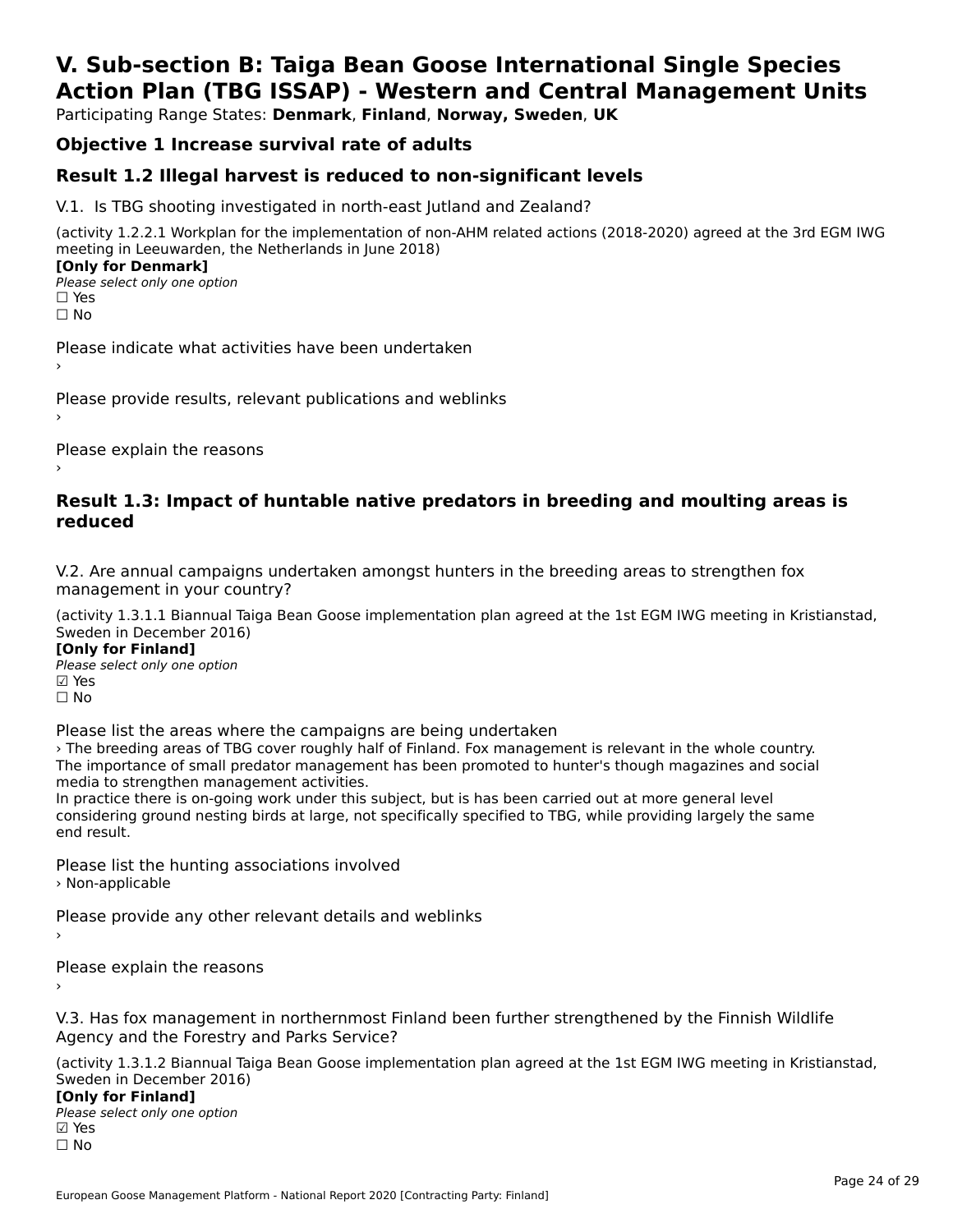Please explain what activities have taken place

› The issue was discussed between Finnish Wildlife Agency and Forestry and Parks service 2017 and effective fox management by Forestry and Parks service is continued in the northermost part of country primarily for the conservation of the endangered arctic fox.

Please provide results, relevant publications and weblinks › Non-applicable

Please explain the reasons

# **Result 1.4: Impact of alien predators in breeding and moulting areas is reduced**

V.4. Does your country implement programmes for the eradication of the raccoon dog?

(activity 1.4.1.1 Workplan for the implementation of non-AHM related actions (2018-2020) agreed at the 3rd EGM IWG meeting in Leeuwarden, the Netherlands in June 2018)

#### **[Only for Finland and Sweden]**

**Please select only one option** 

**☑ Yes**<br>□ No

Please provide details about the eradication programme(s) (scope, implementing entities, etc.) › On-going project to stop the dispersal of Raccoon Dog to Scandinavia. The objective in Northern Finland is to decrease the population size of Raccoon Dog. Annual funding for the project in Finland is around 150 000 euros plus significant amount of volunteer efforts from local hunters.

Finnish Wildlife Agency operates Nordic Raccoon Dog project in Finnish Lapland to stop the dispersal of Raccoon Dog. Attached report from 2019.

Naccoon Dog. Attached report noni 2013.<br>Finnish Wildlife Agency has a 2-year development project to find solutions for large-scale effective Raccoon

Both projects are co-financed by Ministry of Agriculture and Forestry.

Both projects are co-imanced by ministry or Agriculture and Forestry.<br>Raccoon Dog was removed from list of huntable species and listed as invasive alien species. This provides more effective approaches to management.

Please provide details on the effectiveness of the programmes

riease provide details on the enectiveness of the progress of the progress.

In southern breeding areas the Raccoon Dog management is at the responsibility of local hunting associations<br>In southern breeding areas the Raccoon Dog management is at the responsibility of local hunting associations and they are regularly encouraged to effective small predator management.

and they are regularly encouraged to effective sinall predator management.<br>There is locally effective activities, but as a whole the Raccoon Dog population is increasing in the southern mere is locally ene

nan or the country.<br>New development project is foreseen to provide tools to impact the Raccoon Dog population of Southern<br>Finland

You have attached the following documents to this answer.

[RaccoonDog\\_Finland\\_2019\\_REPORT.pdf](http://aewa-ort.ort-production.linode.unep-wcmc.org/answers/2848058/documents/1990)

Please provide an update on the current status of the raccoon dog › Currently listed as invasive species. Hunting allowed year round.

Please explain the reasons

# **Objective 2. Increase reproductive rates**

# **Result 2.2: Intraspecific competition in spring staging areas is reduced**

V.5. Please provide updates on the implementation of the "fields for geese" programme

(activity 2.2.1.1 Workplan for the implementation of non-AHM related actions (2018-2020) agreed at the 3rd EGM IWG **[Only for Sweden]** ›

V.6. Please provide information on the continuation and implementation of the "unharvested-fields-forbirds" programme (within the Common Agricultural Policy)

(activity 2.2.1.2 and 2.2.1.3)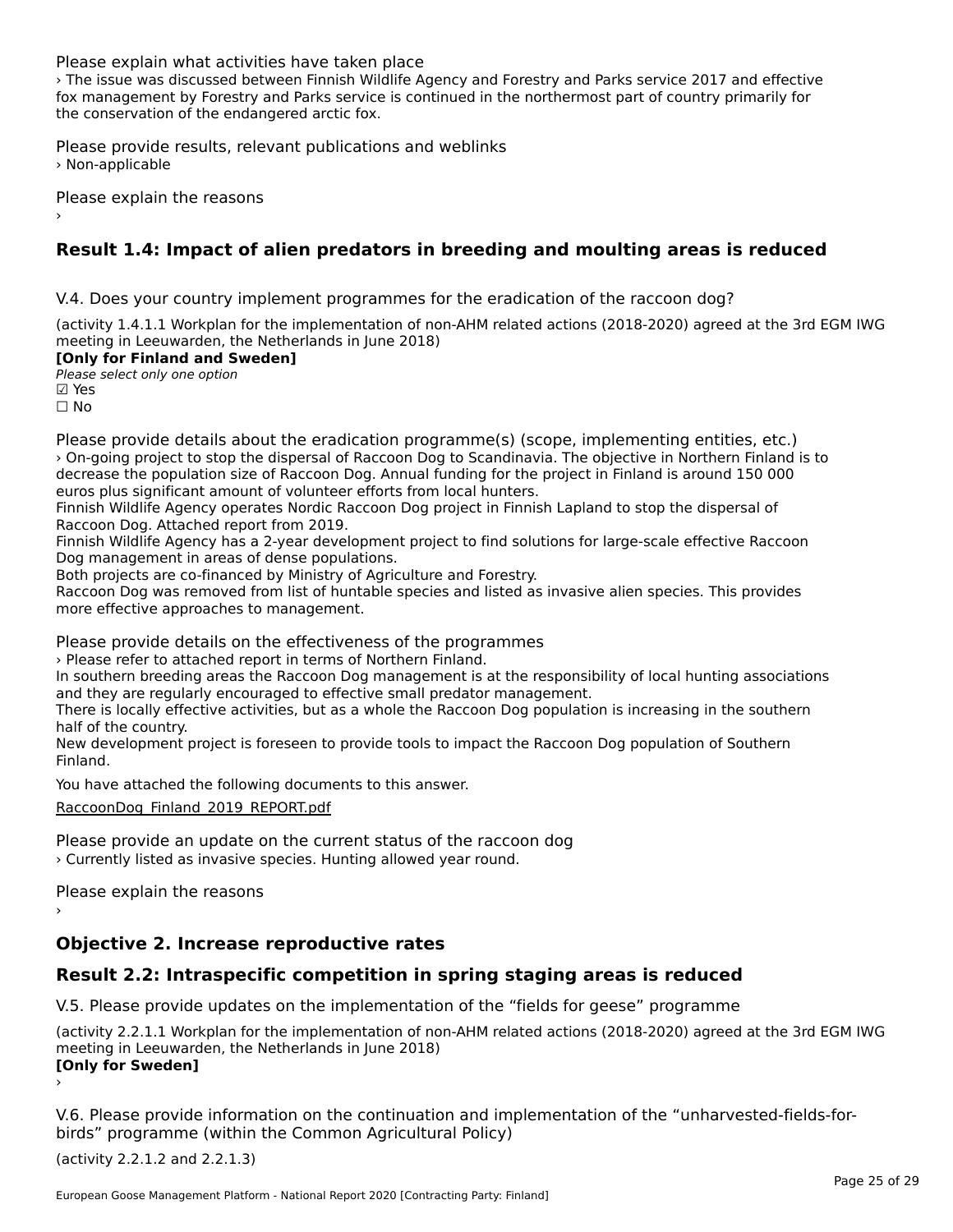#### **[Only for Finland]**

› The issue is discussed in the preparation of the next CAP period.

#### **Objective 3. Stop ongoing loss, fragmentation and degradation of habitats, and restore lost, fragmented and degraded habitats**

# **Result 3.1: Impact of forestry works is reduced**

V.7. Have working models been developed for wildlife-friendly forest management?

(activity 3.1.1.1 Workplan for the implementation of non-AHM related actions (2018-2020) agreed at the 3rd EGM IWG meeting in Leeuwarden, the Netherlands in June 2018)

**[Only for Finland]** Please select only one option

☑ Yes☐ No

Please provide details on the working models developed

› The concept and working models of Wildlife Friendly Forest Management if well developed and established The concept and working models of whalle intendity rorest manage<br>largely based on the national management plan for grouse species. Please find more information (in Finnish) at https://riista.fi/riistatalous/riistakannat/hoitosuunnitelmien-

toimeen muutti toimeen panoittametsaan kuningan kuningan kuningan kuningan kuningan kuningan kuningan kuningan<br>Kuningan kuningan kuningan kuningan kuningan kuningan kuningan kuningan kuningan kuningan kuningan kuningan ku toimeenpano/riistametsanhoito/<br>The brood habitat of grouse and TBG have significant overlap in forested areas and mire restorations for

The brood habitat or grouse and TBG have significant overlap in forested areas and mini-<br>Willow Grouse can have potential benefits for TBG, depending on site-specific features.

An article in english at Unasylva 249 at page 71 gives a good overview.

http://www.fao.org/publications/card/en/c/b9ab7023-3045-4d6b-b782-87907ef6b7c7/

Are these models being implemented?

∧ne these models being<br>Please select only one option ☐ No

Please provide more information on the progress

› The Wildlife Friendly Forest Management (WFFM) is promoted, educated and informed to forest owners, forestry professionals and corporations via set of projects managed by Finnish Wildlife Agency and Finnish forest y professionals and corporations via set or projects managed by<br>Forest Centre and applied at state lands by Metsahallitus Forestry Ltd. rorest centre and applied at state lands by Metsanaliitus Forestry Etd.<br>Recently the forest spots that has potential/favourable structures for wildlife were highlighted in the national Recentry the forest spots that has potential/lavourable structures for whallie were highlighted in the hational<br>forest database, which can be accessed by landowners to view their personal properties. The structures were identified based on LIDAR-scanning data, which cover almost the whole country.

To support the implementation a handbook for WHHM was recently published. https://riista.fi/wpcontent/uploads/2019/02/riistametsanhoidonopas\_WEB\_pakattu.pdf

Have these models been promoted to reach forest owners? Please select only one option ☑ Yes

☐ No

Please provide more information

› On-going active media work and education event to all relevant sectors and all means by Finnish Wildlife Agency and Finnish Forest Centre. It is gaining momentum.

Please explain the reasons ›

Have these models been promoted to reach forest corporations? ∩ave these models bee<br>Please select only one option ⊠ Yes ☐ No

Please provide more information

› Close co-operation with major forestry corporations in terms of example sites and information activities. The principles of WFFM largely overlap with requirement of FSC certificate, which is increasing coverage in Finland

rmianu<br>Recently major forestry companies such as Metsä Group has changed the practice of pre-commercial clearing Recently major forestry companies such as metta droup has changed the practice of pre-commercial cross-cutting<br>and management of peatland forests to follow the principles of wildlife friendly forestry as cross-cutting approach. This will have landscape level impact over the forthcoming years. Key activities is continuous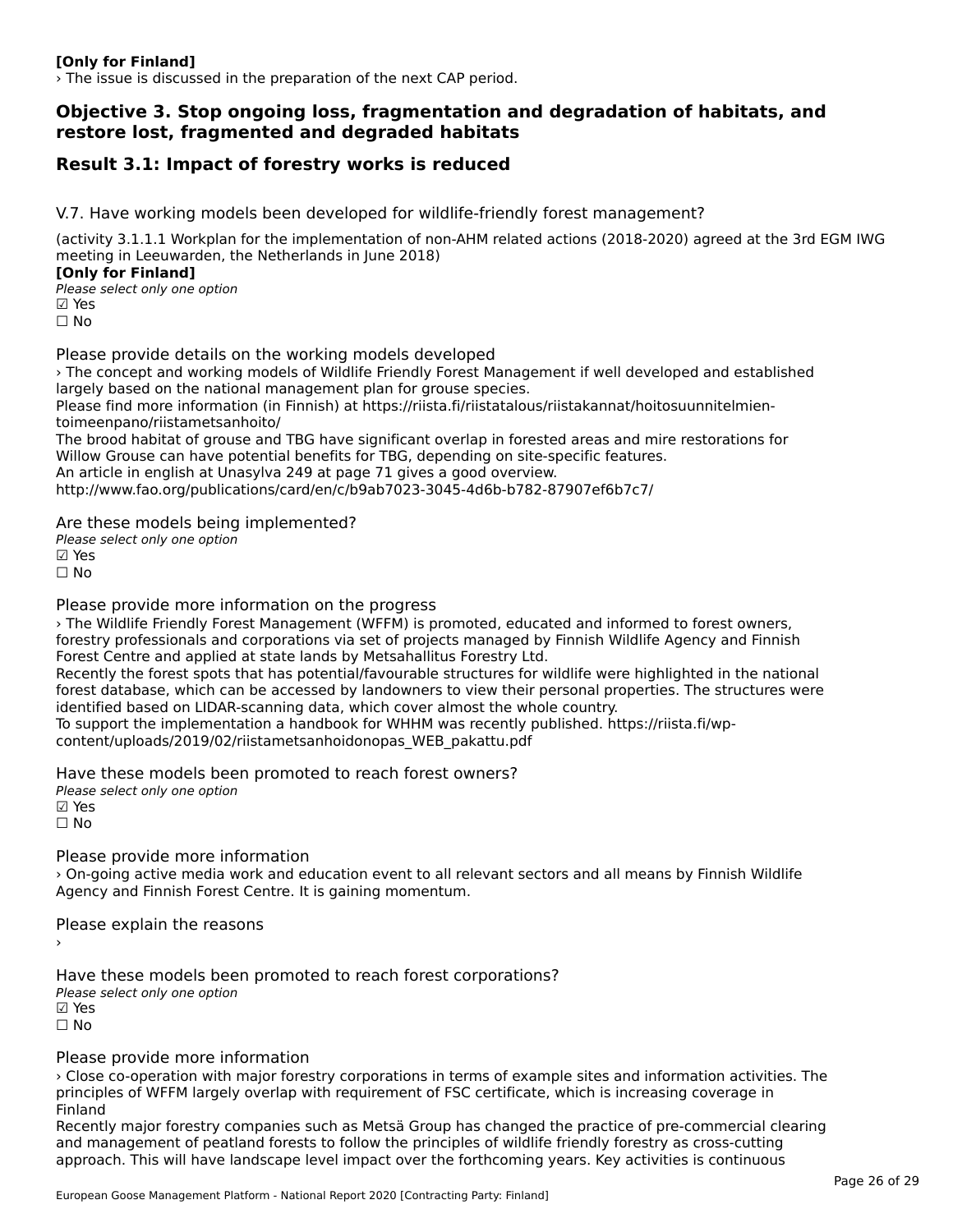growth forestry on peatlands and leaving wildlife thickets in clearing practises.

Please explain the reasons ›

Please explain the reasons

Please explain the reasons

V.8. Please indicate the implementation progress to reach the annual goals for mire restoration

(activity 3.1.2.1 Workplan for the implementation of non-AHM related actions (2018-2020) agreed at the 3rd EGM IWG

#### **[all Participating Range States]**

› New habitat restoration programs HELMI and SOTKA provides significant resources to restore mire and wetland complexes also benefiting Taiga Bean Goose.

#### **Result 3.3: Breeding, staging and wintering habitats are not further lost due to oil and gas or renewable energy developments**gas or renewable energy developments

V.9. Are you monitoring the collision risk posed by renewable energy developments to TBG close to the Special Protection Areas, identified as their important wintering sites?

(activity 3.3.1.1 Workplan for the implementation of non-AHM related actions (2018-2020) agreed at the 3rd EGM IWG meeting in Leeuwarden, the Netherlands in June 2018)

**[only for Denmark and other Range States as applicable]**

**Please select only one option** □ Yes<br>□ No

Please provide information on the relevant actions that have been undertaken ›

Please provide any results, if available

Please explain the reasons

# **Result 3.4: Impact of agriculture on natural Taiga Bean Goose habitats is minimized**

V.10. Has the area of managed coastal grasslands under the Common Agricultural Policy (CAP) increased in

(activity 3.4.1.1 Workplan for the implementation of non-AHM related actions (2018-2020) agreed at the 3rd EGM IWG meeting in Leeuwarden, the Netherlands in June 2018) **[only for Finland]**

[only for Finland] **□ Please select only one option** 

☑ No

Please indicate the size of the total area›

Please indicate the additional area managed since the beginning of 2017

Please describe the activities undertaken on grassland management

Please upload relevant documentation and provide weblinks

Please explain the reasons › Compared to 2017 there is no meaninful increase of managed coastal grasslands. We are at the end of current CAP period and the investment funds for establishment of new managed areas are used. The area can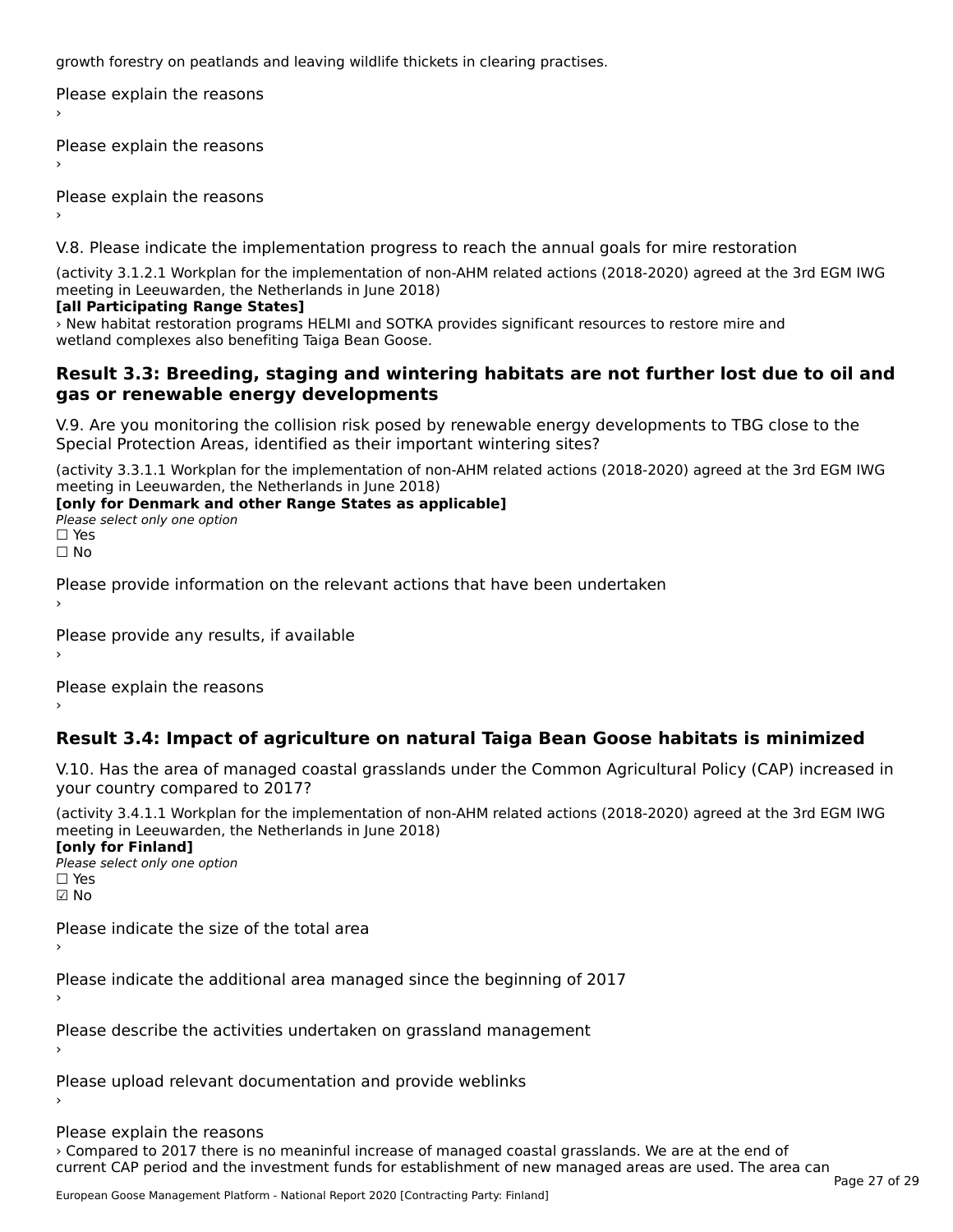be further increased at meaninful level if/when the new CAP has adequate funding for it.

# **Other objectives and results as decided by the EGM IWG**

#### **Review factors possibly contributing to rapid declines in eastern England and implement appropriate management responses**implement appropriate management responses

V.11. Have possible factors causing population declines in eastern England been reviewed?

(activity 3.4.2. Workplan for the implementation of non-AHM related actions (2018-2020) agreed at the 3rd EGM IWG meeting in Leeuwarden, the Netherlands in June 2018) **[only for UK]**

**Please select only one option<br>Please select only one option** □ Yes<br>□ No

Please describe those factors and provide further information as available

Are appropriate management responses to these factors being implemented? ne appropriace manage.<br>Please select only one option

ים וכ<br>⊡ No

Please provide information on the activities implemented

Please provide information about the main achievements and results

Please explain the reasons

Please explain the reasons

### **Reducing Taiga Bean Goose crippling**

V.12. Have you undertaken any activities in the past three years to reduce TBG crippling rates?

(activity agreed at the 1st EGM IWG meeting in Kristianstad, Sweden in December 2016)

**[all Participating Range States] Fair T articipating Range**<br>Please select only one option ☐ No

□ Not applicable

Please provide details on the activities

› The issue on adequate shooting distance to reduce crippling was raised in article in Metsastaja/Jagaren The issue on adequate shooting distance to reduce cripping was raised in article in Metsastaja/jagarent magazine informing the restrictions on the reopened bean goose. Nunting season, which was restricted in time and space to focus the harvest on tundra bean goose.

and space to rocus the harvest on tunura bean goose.<br>Crippling issues and approaches to reduce it was presented by Jesper Madsen in January at National Wildlife Cripping issues and appro<br>Management Conference.

Finnish Wildlife Agency published webpage and educational portal 'responsible waterfowler' in April. https://www.riistainfo.fi/syventavat-koulutukset/vastuullinen-vesilinnustaja/ Foreseen to raise awareness again during autumn

Please explain the reasons

Please explain the reasons›

# **Raising identification skills and awareness amongst hunters**

V.13. Have training programmes to strengthen identification skills and raise awareness amongst hunters